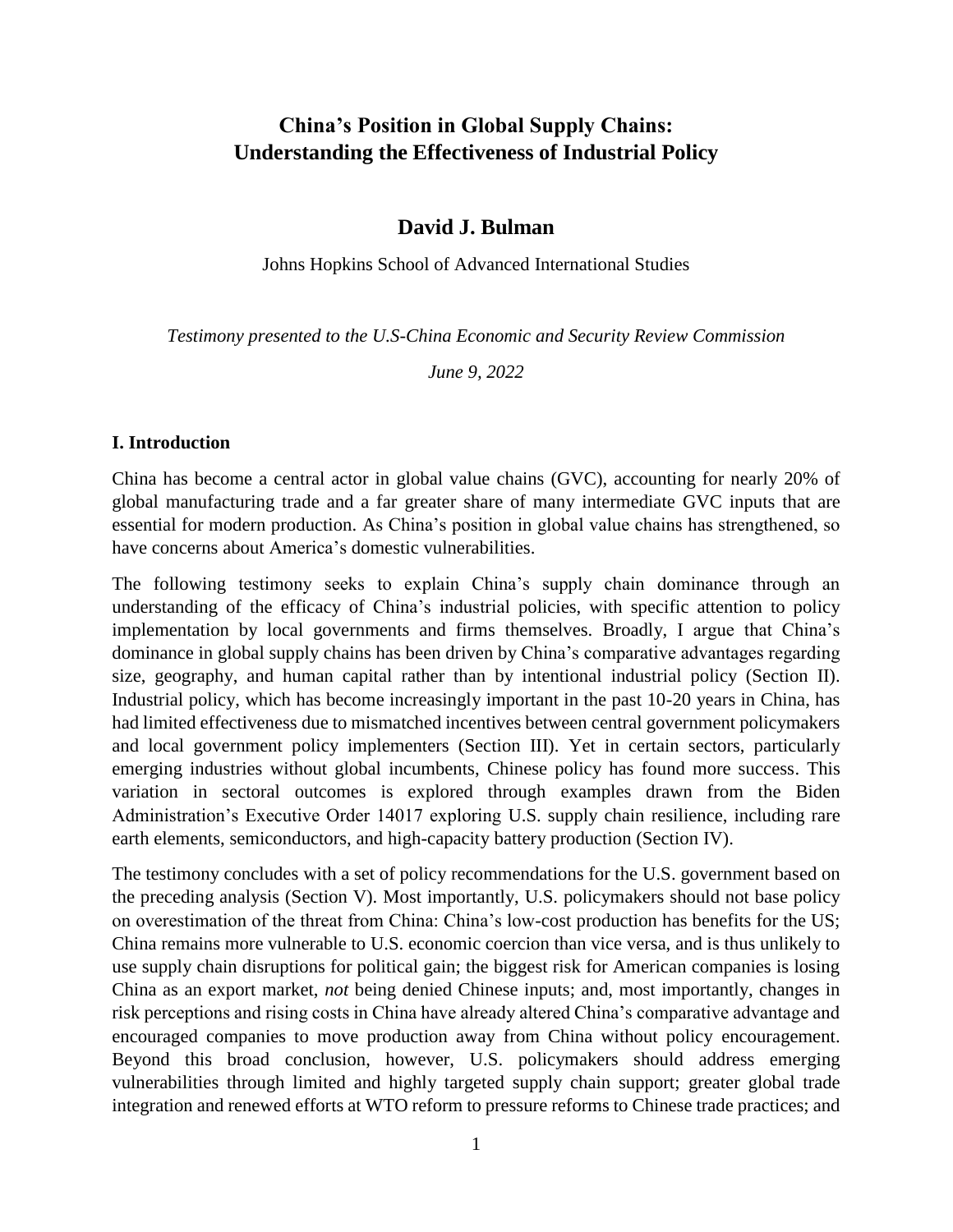continued societal openness to ensure that China's best and brightest minds continue to study and work in the United States.

# **II. China's supply chain evolution**

From 1978 until the global financial crisis in 2008-2009, China transitioned from a nearly autarkic country to the world's largest manufacturer and goods exporter. China's deep integration into global supply chains in this period was enabled by serendipitous *timing* given concurrent global developments, East Asian *geography*, natural *comparative advantage*, and *policy choices*, particularly trade and market liberalization. During this period, industrial policies to strengthen China's position in global supply chains were limited in scope and effectiveness.

# *Timing*

China's entry into the global trading system from 1978 through 2008 coincided with a new wave of globalization and global value chain development driven by the information and communications technology (ICT) revolution and declining transportation costs. The ICT revolution significantly lowered costs of outsourcing and related services, including financial services, computer and information services, and other business services, which could increasingly be traded internationally. Technological developments in transportation led to lower costs for air and ocean shipping.<sup>1</sup> These declining costs helped to spur firm de-verticalization and outsourcing. Rather than fully integrated vertical firms, business shifted towards lead firms with core competencies, with production increasingly moving out-of-house in the 1980s and 1990s. Declining costs also led to a "death of distance." Previously, countries predominantly traded with their neighbors, e.g., intra-regional trade in Africa and the Middle East, or with large geographic players, e.g., the U.S. in Latin America and Russia in Eastern Europe, but lower costs and integrated value chains defied this "gravity"-based explanation for trade.

Based on these trends, goods trade in the 1980s and 1990s soared, outpacing global GDP growth two-fold. China was particularly well-positioned to capitalize on these trends given the concurrent launch of China's opening and reform period in 1978.

## *East Asian geography*

 $\overline{a}$ 

China's centrality in an increasingly integrated East Asian region facilitated China's entry into global supply chains. East Asia has led the way globally in terms of explicit support for developing regional value chains, as trade policies have consistently ensured low tariffs on intermediate goods through a rapid increase in regional preferential trade agreements (PTA), which expanded from 3

<sup>1</sup> Hummels, D. 2007. "Transportation Costs and International Trade in the Second Era of Globalization." *Journal of Economic Perspectives* 21(3):131–54.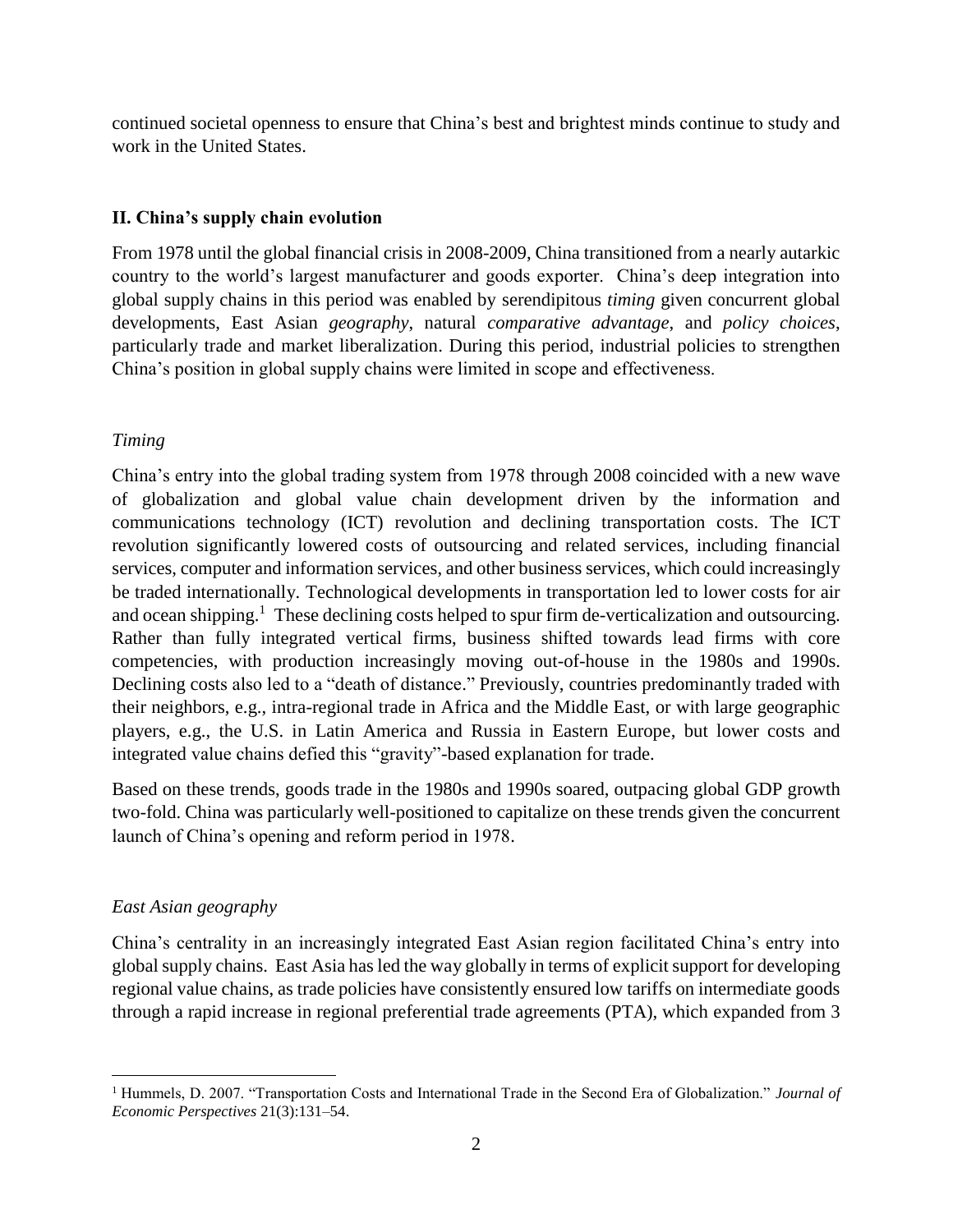in 2000 to 37 a decade later, with a further 72 under negotiation.<sup>2</sup> China took full advantage of these PTAs, implementing 13 PTAs with 21 individual economies and negotiating at least 10 more, including the 16-member Regional Comprehensive Economic Partnership (RCEP). And GVC complementarities have been an important factor in determining China's choice of PTA partner.<sup>3</sup>

China's geographic centrality within Asia also played an important role given the extensive regional Chinese diaspora. Early foreign direct investment (FDI) into China in the 1980s and 1990s was driven by investment from Hong Kong, Taiwan, Singapore, and other Asian neighbors with large ethnic Chinese populations, constituting a "China circle." As industrial production in the East Asian "tigers" moved up the value chain, China became the natural destination for outsourcing given these language and cultural ties. 4 In this sense, much of China's rising GVC integration should be considered as relocated intra-Asian Asian trade. As one potential indication of this, the U.S. total goods trade deficit with Asia in 2000 was 2.6% of U.S. GDP, of which nearly 2 percentage points were accounted for by non-China Asia and less than 1 percentage point was accounted for by China; by 2016, the total U.S. goods trade deficit with Asia was 2.8% of U.S. GDP, but China accounted for nearly 2 percentage points of this deficit and non-China Asia accounted for less than 1 percentage point.

#### *Comparative advantage: a relatively educated low-cost workforce*

 $\overline{a}$ 

Centrality in East Asia only mattered given China's comparative advantages: most importantly, a large, relatively well-educated, and low-cost workforce. Mao era (1949-1976) policies, despite causing economic inefficiency and human disasters, also led to considerable increases in human capital: life expectancy rose from 40 years to 68 years and literacy rose from 10% to 90%, both well above other countries at China's level of per capita income, and the population itself grew from 540 million to nearly one billion.<sup>5</sup> Consequently, China entered the 1980s with a massive and relatively well-educated work force. Additionally, Mao policies restricting urbanization beginning in the late 1950s resulted in over 80% of the population remaining underemployed in rural areas, leading to a huge surplus rural labor population that could migrate for work to urban areas without driving up wage pressures.<sup>6</sup> Along with an urban workforce with higher levels of education, China thus had an ideal combination of supervisory manpower and a vast pool of

<sup>&</sup>lt;sup>2</sup> Kimura, F., and A. Obashi. 2011. "Production Networks in East Asia: What We Know So Far." ADBI Working Paper 320, Asian Development Bank Institute; Escaith, H., and S. Inomata. 2013. "Geometry of Global Value Chains in East Asia: The Role of Industrial Networks and Trade Policies." In *Global Value Chains in a Changing World*, edited by D. Elms and P. Low, 135–57. Geneva: World Trade Organization.

<sup>3</sup> Cheng, D., X. Wang, Z. Xiao, and W. Yao. 2016. "How Does the Selection of FTA Partner(s) Matter in the Context of GVCs? The Experience of China." Working Paper, Fudan University, Shanghai.

<sup>4</sup> Naughton, B. 1997. *The China Circle: Economics and Electronics in the PRC, Taiwan, and Hong Kong*. Washington, DC: Brookings Institution Press

<sup>&</sup>lt;sup>5</sup> Jowett, A. J. 1984. "The Growth of China's Population, 1949-1982 (With Special Reference to the Demographic Disaster of 1960-61)." *The Geographical Journal* 150(2): 155–70.

<sup>6</sup> China's "Lewis Turning Point"—the point at which surplus rural labor disappears and wage pressures start to grow more rapidly—did not occur until the past decade, although estimates of the exact transition timing vary.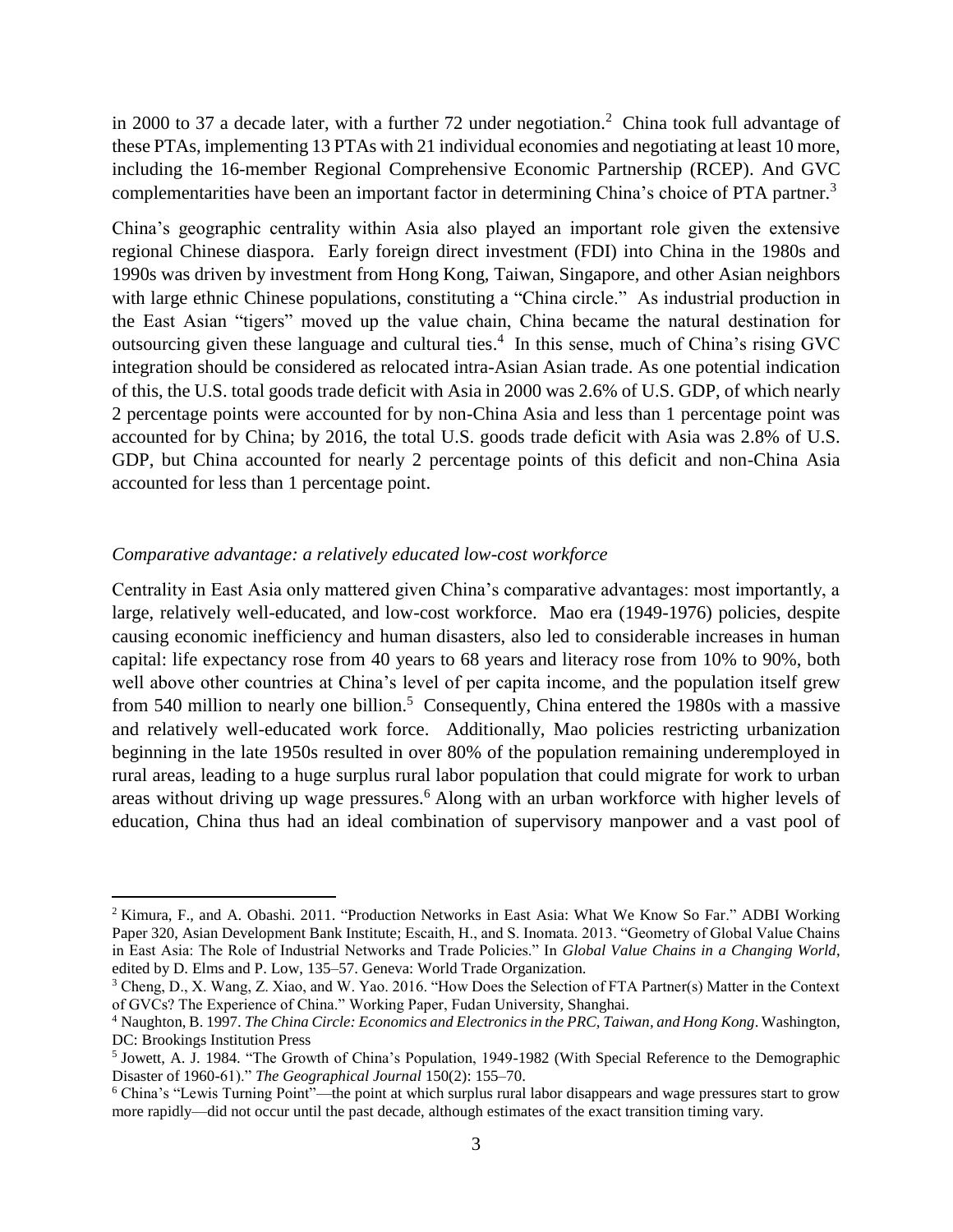unskilled workers. As a sign of the importance of low-cost labor, China's labor-intensive exports as a share of total exports rose from 37% in 1984 to 54% in 1994.<sup>7</sup>

In addition to China's well-educated yet cheap labor force, China's huge size and relatively welldeveloped infrastructure (see below) also provided firms with the option to relocate production within the country. This was particularly important given that GVC development and firm deverticalization partially reshuffled global comparative advantages in trade, as GVCs required the capacity for inter-industry reallocation of inputs as well as the ability to support the operations of multinational firms.<sup>8</sup>

#### *Policy choices: market liberalization and targeted support for export processing*

Yet the single most important factor in China's global trade dominance has been the productivity gains enabled by state-owned enterprise (SOE) reform and private sector entry in the 1990s and 2000s, and this market liberalization was itself enabled by earlier trade liberalization. In this sense China's most important policy choices were to support market-driven growth.

On trade liberalization, in the 1980s China began to de-monopolize its Mao era foreign trade regime, under which the currency was entirely non-convertible, only 12 foreign trade corporations (FTC) were allowed to conduct cross-border trade, and an export plan covered all of China's exports. Gradually, ministries, local governments, and special economic zones were allowed to set up FTCs, and by the late 1990s China had granted direct export/import rights to 10,000 manufacturing companies.<sup>9</sup> By 1991, only 15% of exports were covered in the plan. And from a highly overvalued currency, China in the mid-1990s moved to a market-based currency convertible on the current account. At the time, China replaced non-tariff administrative barriers to trade with high tariffs, but over the course of the 1990s these high tariffs were reduced below the developing country average to pave the way for WTO liberalization.

Trade liberalization also included explicit policy choices to attract FDI and engage in export processing, but for the most part these policies were broad-based and not targeted at the development of specific industries. Policymakers established four SEZs in Guangdong and Fujian in 1979– enclaves that did not threaten China's system of domestic production—followed by 14 open cities in 1984 and a 1986 Coastal Development Plan with explicit support for export processing that brought SEZ-type policies to China's entire coastal region, with hundreds of millions of potential workers. Export processing was exempt from duties on imported inputs, providing an important cost advantage. And foreign invested enterprises (FIE) did not have to go

<sup>7</sup> Naughton, B. 1996. "China's Emergence and Prospects as a Trading Nation." Brookings Papers on Economic Activity, No. 2. Washington, DC.

<sup>8</sup> Amador, J. and S. Cabral. 2016. "Global Value Chains: A Survey of Drivers and Measures." *Journal of Economic Surveys*, 30: 278-301.

<sup>9</sup> See discussion in Naughton, B. 2018. *The Chinese Economy: Adaptations and Growth, Second Edition.* Cambridge, MA: MIT Press.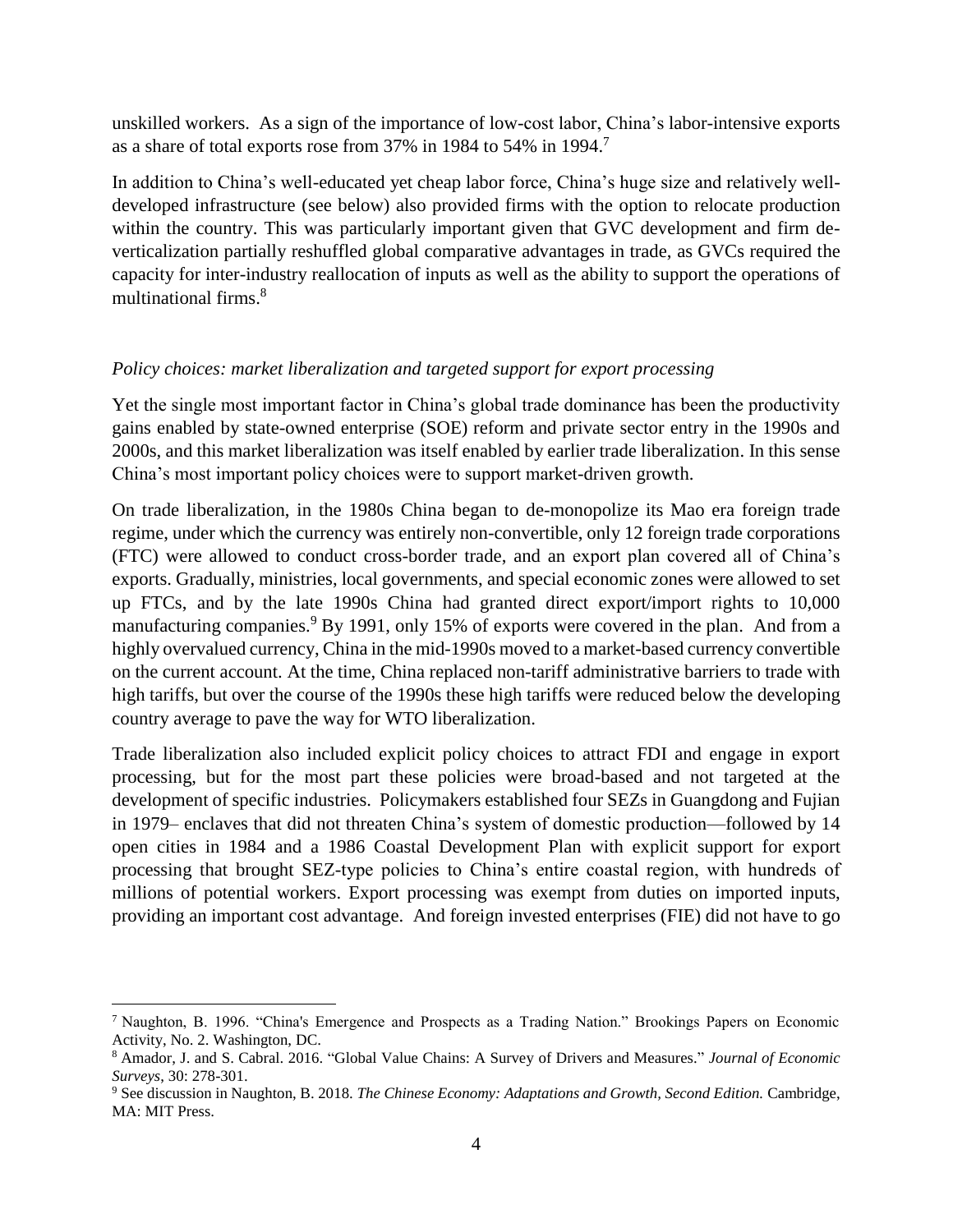through FTCs to import, while also receiving special tax concessions. China's export processing trade subsequently reached as high as 56% of total exports by 1996.<sup>10</sup>

Beyond SEZs and export processing tax break policies—policies which China learned from Asia and the rest of the world—explicit attention to infrastructure development and to decentralization helped to attract FDI. China spent lavishly on infrastructure, including roads, railways, ports, and telecommunications; by the mid-2000s, despite remaining a lower middle income country, China's infrastructure stock was similar to advanced economies, and China's logistics performance rose well ahead of other middle income countries.<sup>11</sup> Part of this infrastructure performance was driven by competition between local governments to attract investment: in the 1980s, China developed a regionally decentralized form of authoritarianism in which local officials were incentivized to attract FDI to boost economic growth and thus their career prospects. Localities competed with each other by providing preferential policies including cheap land and tax breaks, and also by improving local institutions. This led to uncoordinated competition, as well as intra-national crossborder protectionism. But it also led to institutional improvements, as foreign firms were attracted to Chinese cities with more reliable contract enforcement and faster customs clearance.<sup>12</sup>

These policy reforms paved the way for foreign firms to help drive China's initial export explosion. The FIE share of exports rose from nothing in the late 1970s to 58% in 2005.<sup>13</sup> FIEs grew to account for 80% of processing trade and over 80% of China's high tech exports. American firms have been part of this process, but they have not been the key players, and their role has diminished in the past two decades. Although U.S. firms accounted for over 10% of China's inward FDI in 2000, this share has been below 2% since 2011,<sup>14</sup> partially due to the sectoral transformation away from manufacturing, whose share of manufacturing fell from 70% in 2005 to 25% in 2017, and partially because an increasing share of FDI is for domestic sales within China: domestic sales of FIEs surpassed export revenues in 2005 and were 2.7 times exports by 2013.<sup>15</sup>

FDI helped drive China's growth,<sup>16</sup> but trade liberalization's most important contribution was inducing international competition that forced deep reforms to China's enterprise system, enabling the entry of private sector firms and the closure of inefficient SOEs. During China's China's most rapid period of economic growth in the early 2000s, productivity gains across manufacturing subsectors were systematically correlated with levels of tariff reductions; sectors with greater tariff reduction experienced more private sector entry and greater competitive pressures that resulted in

 $10$  Ibid.

<sup>11</sup> Arvis, J.-F., M. Alina Mustra, J. Panzer, L. Ojala, and T. Naula. 2007. *Connecting to Compete 2007: Trade Logistics in the Global Economy--The Logistics Performance Index and Its Indicators.* Washington, DC: The World Bank.

<sup>12</sup>World Bank Group, IDE-JETRO, OECD, UIBE, and World Trade Organization. 2017. *Global Value Chain Development Report 2017: Measuring and Analyzing the Impact of GVCs on Economic Development*. Washington, DC: The World Bank.

<sup>13</sup> Lardy, N.R. 2014. *Markets over Mao: The Rise of Private Business in China*. Washington, DC: Peterson Institute for International Economics.

<sup>&</sup>lt;sup>14</sup> Based on data from China Statistical Yearbooks, National Bureau of Statistics, various years.

<sup>15</sup> Enright, M.J. 2017. *Developing China: The Remarkable Impact of Foreign Direct Investment*. Abingdon and New York: Routledge.

<sup>&</sup>lt;sup>16</sup> For a meta-analysis of FDI's contribution to Chinese growth, see: Gunby, P., Y.H. Jin, and W.R. Reed. 2017. "Did FDI Really Cause Chinese Economic Growth? A Meta-Analysis." *World Development* 90: 242-255.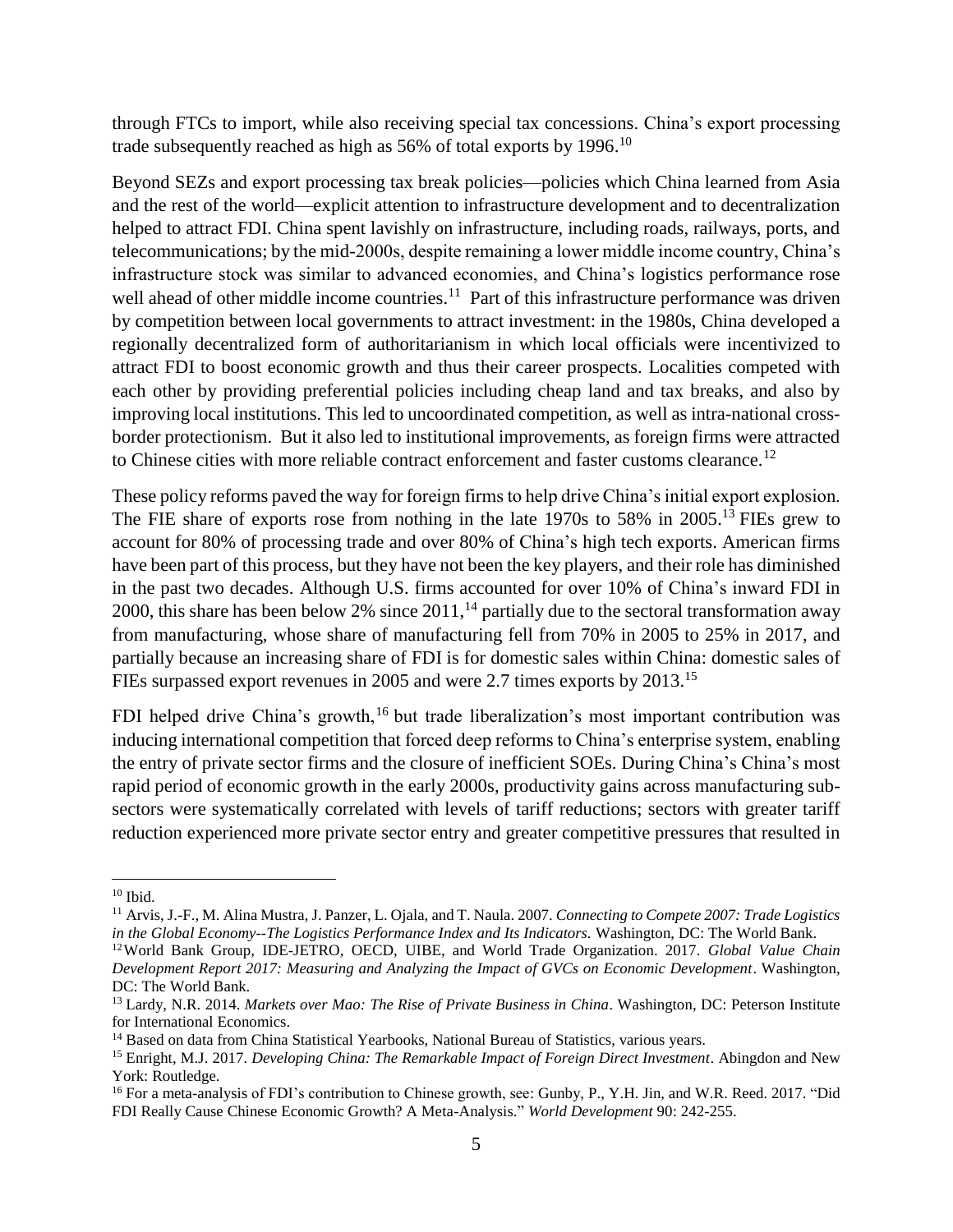improved SOE performance.<sup>17</sup> Trade liberalization also helped to improve China's institutions, as WTO accession spurred China to abolish, revise, or introduce more than 300 national laws and nearly 200,000 local regulations; such institutional reforms further helped to provide secure property rights for private and foreign firms. Consequently, in the late 1990s and early 2000s, SOEs shed approximately 40 million workers. SOEs accounted for over two-thirds of China's exports as late as 1995, but by 2016 accounted for only 10% of exports as the domestic private sector took off.<sup>18</sup>

#### **III. The effectiveness of sector-specific industrial policy**

The factors described above drove China's rise as a global manufacturing powerhouse deeply integrated into global supply chains. China went from autarky to the world's biggest exporter (2009), with a trade share of GDP over 65% in 2006, compared to 21% for the US.

But beginning in the mid-2000s and especially following the global financial crisis, Chinese policymakers became concerned that China was stuck in low-value-added production and subsequently devoted more explicit attention towards techno-industrial policy, including intentional positioning of China in GVCs with a focus on "indigenous innovation." Increasingly over the past decade, China's policymakers rolled out centrally-formulated industrial policies for industrial upgrading and reducing supply chain vulnerability. These policies included trade/investment restrictions, new tax policies and subsidies, direct investment through stateowned guidance funds, regulations and pricing support, ownership policies, and overseas acquisitions. And industrial policy formulation itself became increasingly standardized and rigorous. 19

Yet mismatched local government and firm incentives and capabilities have often undermined implementation of these central industrial policies and investment plans. Although China's sectorspecific industrial policies are often highlighted as effectively driving China's new technological innovation and GVC dominance, the actual efficacy of China's central industrial policy toolkit is determined by the incentives and capabilities of the local government officials who implement industrial policy. China has a five-tier administrative system—center, province, prefecture/city, county, and township—and is highly decentralized within this structure, with 85% of fiscal expenditure at the sub-national level. In a vast country with country-sized provinces, delegation to local officials is key, and in China local officials have high degrees of autonomy given that local enforcement agencies often lack autonomy from local leadership and information asymmetries between central and local governments make monitoring and evaluation of local enforcement practices challenging.

<sup>&</sup>lt;sup>17</sup> Brandt, L., J.V. Biesebroeck, L.H. Wang, and Y.F. Zhang. 2017. "WTO Accession and Performance of Chinese Manufacturing Firms." *American Economic Review* 107(9): 2784-2820.

<sup>&</sup>lt;sup>18</sup> Based on data from China Statistical Yearbooks, National Bureau of Statistics, various years.

<sup>&</sup>lt;sup>19</sup> Chen, L. and B. Naughton. 2016. "An Institutionalized Policy-making Mechanism: China's Return to Technoindustrial Policy." *Research Policy* 45(10): 2138-2152.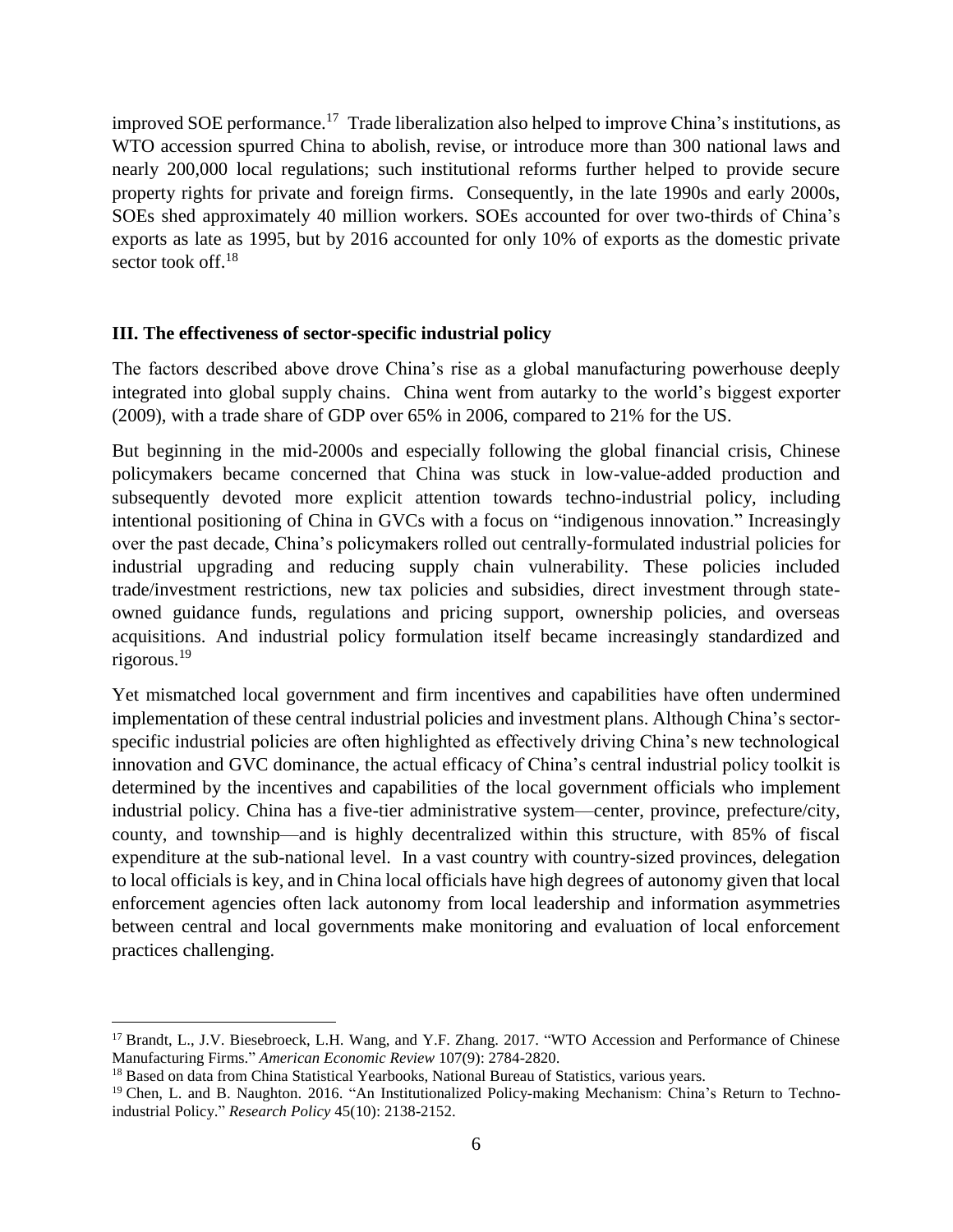Local officials thus implement industrial policies with considerable discretion, both as a consequence of *de jure* delegation of policymaking authority and *de facto* policy implementation autonomy. Locally-adapted industrial policies proliferate sub-nationally and define China's formal industrial policy landscape. With over 300 prefecture/city-level units and nearly 3000 county-level units, this is a very varied landscape. Additionally, Chinese policies are often based on broad central guidance with wide scope for local implementation, and industrial policy is no exception.<sup>20</sup> Most of the key elements of Chinese industrial policy are thus locally determined and implemented, including preferential credit, below-value land sale, government guidance fund investments, direct subsidies, and, to some extent, tax breaks.<sup>21</sup> The "central" share of investment itself declined from 13.3% in 2003 to 4.7% in 2015.<sup>22</sup>

Given local government discretion in industrial policy implementation, it is essential to understand local officials' incentives. China's local officials are upwardly accountable to superiors at the next administrative level who determine their career prospects—county officials are accountable to city officials, city officials to provincial officials, and provincial officials to central officials. This hierarchical principal-agent system relies on designing rules that align local incentives with central goals and priorities.

Two characteristics of this hierarchical cadre management system help to explain industrial policy implementation: simple targets (economic growth and social stability) and short tenures (generally less than three years). China's central priority has been economic development, proxied by GDP growth, and "tournament promotion competition" in which only local cadres who generate the best economic outcomes receive promotions, has successfully incentivized local leaders to promote growth.<sup>23</sup> This competition played a role in incentivizing local officials to compete for foreign and domestic investment as well as "local developmental state" type policies in which the government seeks to help firms grow.<sup>24</sup> Yet local officials must achieve growth while avoiding

<sup>&</sup>lt;sup>20</sup> As documented by the "fragmented authoritarianism" literature, China's local authorities have a long history of "implementation bias" in a wide variety of policy areas. See: Lieberthal, K. G., and D.M. Lampton (Eds.). 1992. *Bureaucracy, politics, and decision making in post-Mao China*. Berkeley: University of California Press.

 $21$  A recent report estimates these industrial policy categories as a share of China's GDP: direct taxes/subsidies  $(0.8\%$ of GDP), below market credit (0.5% of GDP), below-market land sales (0.3%), and state investment funds (0.1%). See: DiPippo, G., I. Mazzocco, and S. Kennedy. 2022. *Red Ink: Estimating Chinese Industrial Policy Spending in Comparative Perspective*. Washington, DC: Center for Strategic and International Studies. Regarding the role of local governments, local governments control land sales and help direct local credit. They are also responsible for over 80% of government guidance funds. See: Naughton, B. 2021. *The Rise of China's Industrial Policy, 1978 to 2020*. Universidad Nacional Autónoma de México.

<sup>&</sup>lt;sup>22</sup> "Central" investment refers to investment by enterprises and administrative units subordinate to the CCP Central Committee, the National People's Congress, and the State Council. See: Holz, C.A. 2019. "Industrial Policies and the Changing Patterns of Investment in the Chinese Economy." *The China Journal* 81: 23-57.

<sup>&</sup>lt;sup>23</sup> See: Li, H., and L. Zhou. 2005. "Political turnover and economic performance: the incentive role of personnel control in China." *Journal of Public Economics* 89: 1743–1762.

<sup>&</sup>lt;sup>24</sup> 16 percent of private firms received government help securing loans, and 35 percent receive government help getting information. Cull, R., L. C. Xu, X. Yang, L. Zhou, and T. Zhu. 2017. "Market facilitation by local government and firm efficiency: Evidence from China." *Journal of Corporate Finance* 42: 460–480. See also: Bai, C.E., C.T. Hsieh, and Z.M. Song. 2020. "Special deals with Chinese characteristics." *NBER Macroeconomics Annual* 34: 341–379; Oi, J. C. 1992. "Fiscal reform and the economic foundations of local state corporatism in China." *World Politics* 45: 99– 126.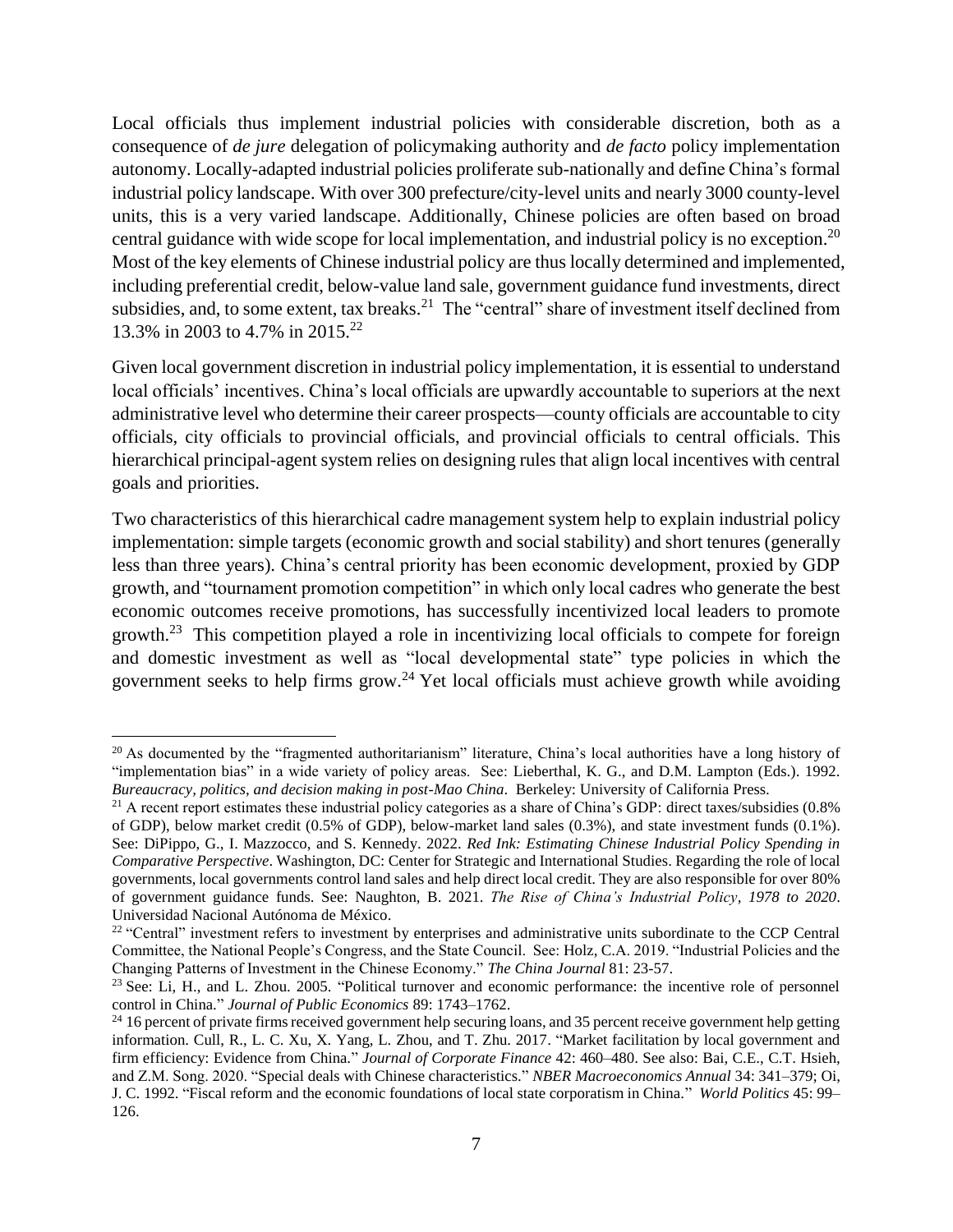social instability,  $25$  and they must achieve rapid short-term growth given short tenures: local leaders are generally appointed from other localities and only serve 2-3 year terms, on average.

These short-term growth incentives can result in suboptimal behavior from the central government's perspective. For instance, local officials may be incentivized to increase local debt to unsustainable levels, or to keep uncompetitive firms open in order to reduce unemployment, preventing creative destruction. This local government sub-optimal support may help to explain the rise of 'zombie firms,' those with consecutive years of losses and access to subsidized credit, which account for 15% of industrial firm credit.<sup>26</sup> Local officials may also choose to ignore or only partially implement central regulations that could undermine short-term growth, including environmental regulations or industrial capacity reductions. Incentives for close state-firm relations also lead to collusive state-business relations and corruption that result in misallocation of government support, with politically connected local firms receiving preferential treatment<sup>27</sup> and firms without connections resorting to bribery to receive these favors.<sup>28</sup>

The cadre management system may therefore face challenges in incentivizing local leaders to pursue industrial policy that aimsto boost sustainable long-term productivity growth, and available evidence suggests poor local implementation of central industrial policies. Looking at six major central industrial policies, including the 12<sup>th</sup> and 13<sup>th</sup> Five-Year-Plans and Made in China 2025, Carsten Holz finds that these policies do not determine actual investment patterns in China: private entrepreneurship determines sectoral investment patterns rather than industrial policy, and the central government has very limited direct impact on investment.<sup>29</sup> Instead of targeting highpotential firms in targeted sectors, local officials may target politically connected firm or those whose closure would negatively affect short-term growth and thus promotion prospects. My own work with Xun Yan and Qiong Zhang uses a tax and subsidy database to show that financial support for firms has targeted low productivity, old, large, and loss-making firms rather than new, productive firms in emerging industries.<sup>30</sup> We show that these patterns are driven by local officials' career incentives—providing more subsidies and tax breaks to large loss-making firms helps citylevel officials win promotions.

Poor implementation suggests that although government support may help individual firms, support as implemented also generates economy-wide market distortions that prevent creative

<sup>&</sup>lt;sup>25</sup> In China, 'stability overrides everything' (稳定压倒一切) and preventing local social instability is therefore a 'veto target' (一票否决) that when triggered eliminates the possibility for promotion. See Edin, M. 2003. "State capacity and local agent control in China: CCP cadre management from a township perspective." *The China Quarterly* 173: 35–52.

<sup>&</sup>lt;sup>26</sup> Lam, W.R., A. Schipke, Y. Tan, and Z. Tan. 2017. "Resolving China's zombies: Tackling debt and raising productivity." IMF Working Paper No. 17/266. Washington, DC: International Monetary Fund.

<sup>&</sup>lt;sup>27</sup> Chen, T., and J.K. Kung. 2019. "Busting the 'princelings': The campaign against corruption in China's primary land market." *Quarterly Journal of Economics* 134: 185–226; Liu, N., L. Wang, and M. Zhang. 2013. "Corporate ownership, political connections and M&A: Empirical evidence from China." *Asian Economic Papers* 12(3): 41–57. <sup>28</sup> Fang, H., Z. Li, N. Xu, and H. Yan. 2018. "In the shadows of the government: Relationship building during political turnovers." NBER Working Paper 25300. Cambridge, MA: National Bureau of Economic Research.

<sup>29</sup> Holz, "Industrial Policies"

<sup>30</sup> Bulman, D.J., X. Yan, and Q. Zhang. 2022. "Picking Losers: How Career Incentives Undermine Industrial Policy in Chinese Cities." *The Journal of Development Studies*.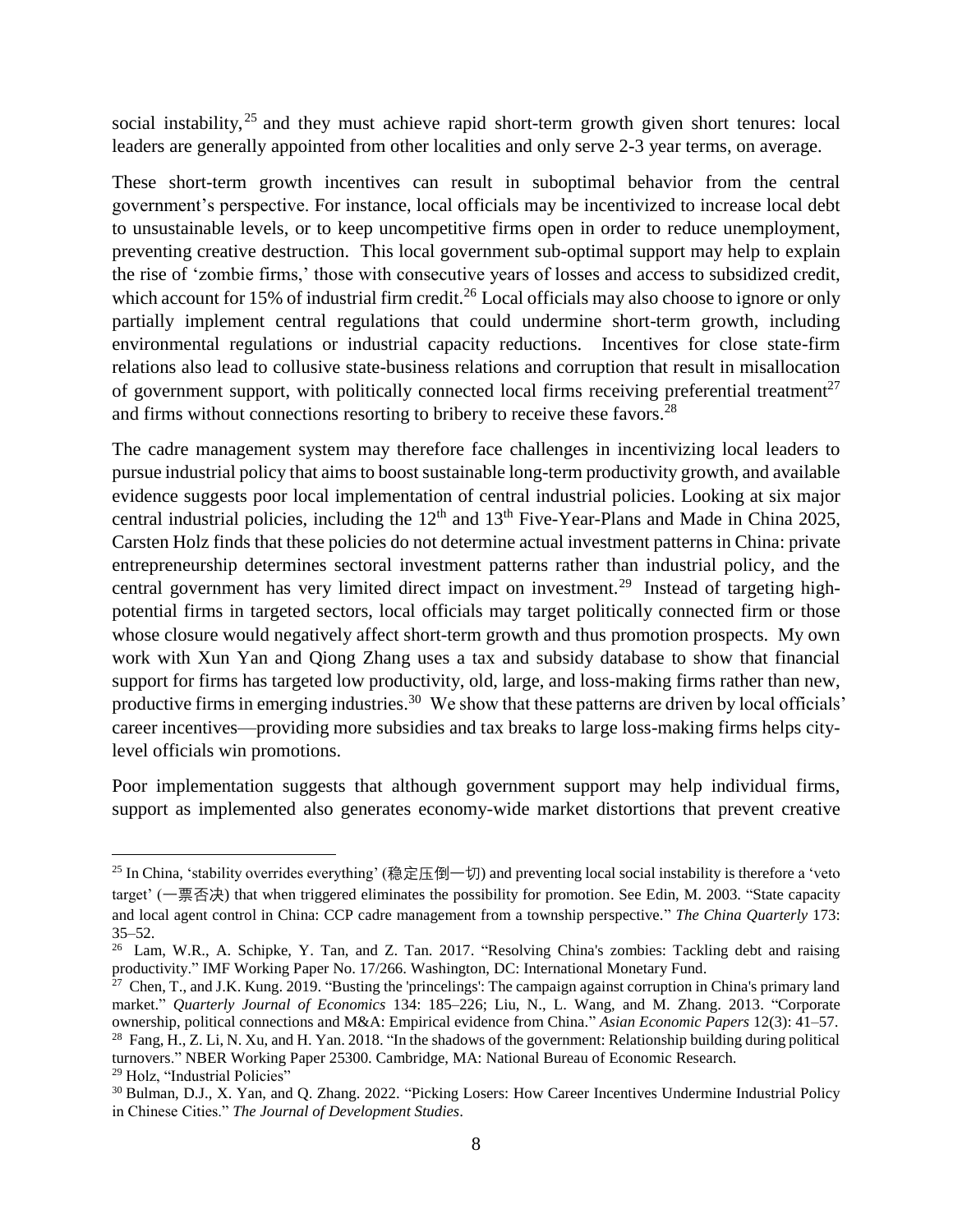destruction.<sup>31</sup> And indeed, our paper shows that these subsidies and tax breaks have large distorting effects: the more government financial support in a given city and sector, the lower productivity growth is and the fewer firms enter. In this sense, the rapid rise in local subsides in China may help to explain China's declining levels of firm entry and productivity.<sup>32</sup>

These findings help provide an understanding for the vast firm-level misallocation of innovation funding in China. Private and foreign firms are considerably more innovative than SOEs: for every 10 million RMB of firm-level R&D investment, private firms generate 6.5 patents, foreign firms generate 7.6 patents, and SOEs generate only 2.2 patents. And smaller firms are considerably more innovative than larger firms, regardless of ownership: the smallest quintile private sector firms produce 3.2 times as many patents per R&D expenditure than the largest quintile private sector firms; for SOEs, this ratio rises to 6.3 times.<sup>33</sup> Yet R&D subsidies and tax breaks predominantly target large firms, and particularly large SOEs,<sup>34</sup> likely for the same career-related reasons and political connection reasons discussed above.<sup>35</sup> This helps to explain massive misallocation of R&D spending,<sup>36</sup> along with firm incentives to take advantage of R&D tax breaks by artificially inflating actual R&D spending.<sup>37</sup>

#### *Change under Xi?*

 $\overline{a}$ 

Xi Jinping has attempted to change China's governance and cadre management over the past ten years, with explicit attention towards a move away from "GDP worship" as well as an anticorruption campaign and environmental inspections to limit problems stemming from excessive local discretion. Institutional reforms have attempted to recentralize central authority by:

<sup>31</sup> Aghion, P., and P. Howitt. 1992. "A model of growth through creative destruction." *Econometrica* 60: 323–351.

<sup>&</sup>lt;sup>32</sup> Brandt, L., J. Litwack, E. Mileva, L. Wang, Y. Zhang, and L. Zhao. 2020. "China's productivity slowdown and future growth potential." World Bank Policy Research Working Paper 9298. Washington, DC: World Bank Group; Tan, Y., Y. Huang, and W.T. Woo. 2016. "Zombie firms and the crowding-out of private investment in China." *Asian Economic Papers* 15(3): 32–55.

<sup>33</sup> Based on data in Wei, S.J., Z. Xie, and X.B. Zhang. 2017. "From 'Made in China' to 'Innovated in China': Necessity, Prospect, and Challenges." *Journal of Economic Perspectives* 31(1): 49-70.

<sup>&</sup>lt;sup>34</sup> SOEs account for 10.9% of R&D expenditure but 21.5% of government R&D funding support. See: Liu, X.L., S..S. Serger, U. Tagscherer, and A.Y. Chang. 2017. "Beyond catch-up—can a new innovation policy help China overcome the middle income trap?" *Science and Public Policy* 44(5): 656–669.

<sup>&</sup>lt;sup>35</sup> Cheng, Fan, Hoshi, and Hu find that China's innovation subsidies are targeted at politically connected firms, helping to explain why firms that receive these subsidies are not more productive or more profitable. See: Cheng, H., H.B. Fan, T. Hoshi, and D.Z. Hu. 2019. "Do Innovation Subsidies Make Chinese Firms More Innovative? Evidence from the China Employer Employee Survey." NBER Working Paper 25432. Cambridge, MA: National Bureau of Economic Research.

<sup>&</sup>lt;sup>36</sup> Konig, Song, Storesletten, and Zilibotti find that less productive firms have too much R&D spending, while more productive firms do not have enough, and that if China allocated R&D spending efficiency to that of Taiwan, aggregate manufacturing productivity from 2001-2007 could have grown by up to one-half. See: König, K.D., K. Storesletten, Z. Song, and F. Zilibotti. 2020. "From Imitation to Innovation: Where Is All That Chinese R&D Going?" Cowles Foundation Discussion Papers 1.

<sup>&</sup>lt;sup>37</sup> Chen, Liu. Suarez Serrato and Xu find that a large share of firms respond to R&D tax incentives by simply relabeling non-R&D expenditures as R&D expenses. See: Chen, Z., Z.K. Liu, J.C. Suárez Serrato, and D.Y. Xu. 2021. "Notching R&D Investment with Corporate Income Tax Cuts in China." *American Economic Review* 111(7): 2065- 2100.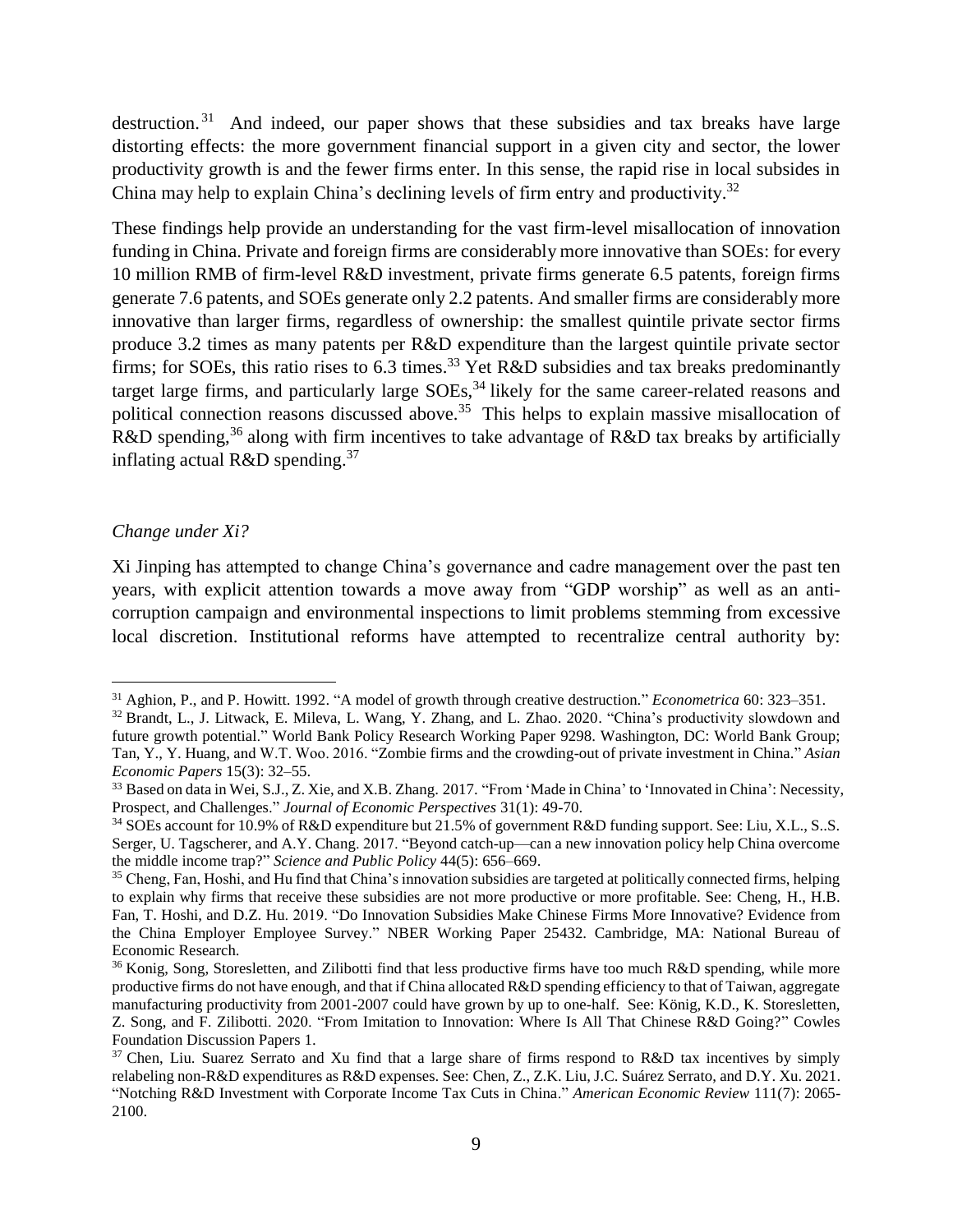strengthening vertical supervision of subnational bureaucracies;<sup>38</sup> revising cadre appointment guidelines to put more emphasis on ideology and political loyalty;<sup>39</sup> emphasizing obedience to central party decisions; <sup>40</sup> and establishing a new National Supervisory Commission to investigate and monitor subnational officials' behavior. $41$ 

But while Xi has recentralized power, the effects on local governance and implementation are unclear. Indeed, there is emerging evidence that at the local level promotion processes are less transparent with fewer objective criteria and more influence of top party leaders, leading to more scope for clientelism.<sup>42</sup> Under Xi, term lengths for local leaders have shrunk even further, and there are also fewer local cadres with stronger intrinsic motivations and ties to their locality. In work with Kyle Jaros, I find that despite the appointment of many more "central" cadres to provincial leadership positions, local implementation of central policies remains problematic.<sup>43</sup> And although there is some evidence that the anti-corruption campaign has made local officials somewhat more responsive to central policy,<sup>44</sup> local officials in charge of allocating resources have increasingly shirked responsibility, leading to less local dynamism and slower economic growth.<sup>45</sup>

In sum, then, China has increasingly relied on sector-specific industrial policies, but these policies are predominantly implemented by local governments whose incentives are not aligned with the long-term growth objectives pursued by the center. These officials instead seek to maximize short term growth and minimize creative destruction and attendant unemployment, and Xi's institutional reforms have not altered this calculus. Consequently, industrial policy as implemented is much less effective than U.S. policymakers often assume. This is not to say that all of China's industrial policies fail, but rather that their efficacy and explanatory power regarding broader industrial and exporting trends in China is overstated.<sup>46</sup>

<sup>&</sup>lt;sup>38</sup> See, for instance, the discussion of centralization in the environmental policy realm in Kostka, G., and J. Nahm. 2017. "Central–Local Relations: Recentralization and Environmental Governance in China." *The China Quarterly* 231: 567-582.

<sup>39</sup> Xinhua. 2019. 中共中央印发《党政领导干部选拔任用工作条例》. March 17. Accessed June 2, 2022: [http://www.xinhuanet.com/politics/2019-03/17/c\\_1124245012.htm.](http://www.xinhuanet.com/politics/2019-03/17/c_1124245012.htm)

<sup>40</sup> Li, L. 2019. "Politics of Anticorruption in China: Paradigm Change of the Party's Disciplinary Regime 2012–2017." *Journal of Contemporary China* 28(115): pp. 47-63.

<sup>41</sup> Ibid.

<sup>42</sup> Doyon, J. 2018. "Clientelism by Design: Personnel Politics under Xi Jinping." *Journal of Current Chinese Affairs* 47(3): 87-110.

<sup>&</sup>lt;sup>43</sup> Bulman, D.J., and K.A. Jaros. 2021. "Localism in Retreat? Central-Provincial Relations in the Xi Jinping Era." *Journal of Contemporary China* 30(131): 697-716,

<sup>44</sup> For instance, Fang, Lerner, Wu, and Zhang find that R&D subsidies become better targeted after removal of government innovation officials following anti-corruption investigations. See: Fang, L.H., J. Lerner, C.P. Wu, and Q. Zhang. 2018. "Corruption, Government Subsidies, and Innovation: Evidence from China." NBER Working Paper No. w25098.

<sup>&</sup>lt;sup>45</sup> For instance, a 2015 survey by the China Executive Leadership Academy in Shanghai found that 62% of leading cadres attributed the problem of "official neglect of duties" (为官不为) to fear of being held liable for problems, while 42% blamed strict discipline with unclear "red lines." For the anti-corruption campaign's negative growth effect, see: Qu, G.J., K. Sylwester, and F. Wang. 2018. "Anticorruption and growth: Evidence from China." *European Journal of Political Economy* 55: 373-390.

<sup>&</sup>lt;sup>46</sup> For instance, the relocation of component manufacturing to China itself—imports of components as a share of assembled products fell from 90% in 2005 to 60% in 2017—is more of a consequence of domestic strength in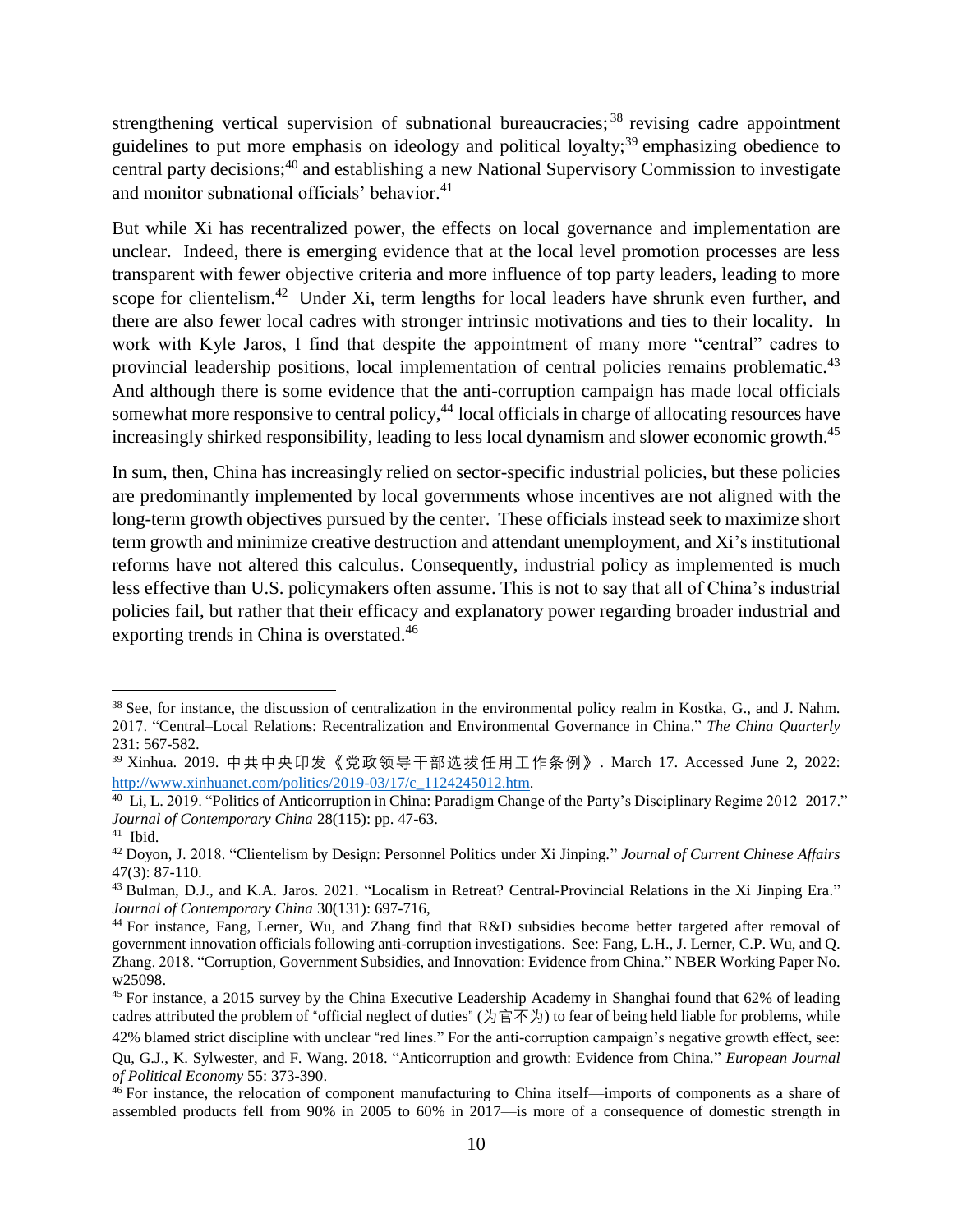#### **IV. Sectoral variation**

 $\overline{a}$ 

The previous sections highlight that (1) in general terms, China's supply chain dominance has arisen from natural comparative advantages; (2) China's policymakers have nevertheless employed targeted industrial policies to achieve dominance or reduce vulnerability in specific sectors; and (3) these targeted measures have only been partially effective given implementation challenges. Consequently, industrial sectors exhibit wide variation in terms of both central policy support and China's level of global supply chain centrality/dominance. These two dimensions combine to create a 2x2 matrix, seen in Table 1 below.

|                               |      | Central industrial policy support                                                      |                                                                                                            |
|-------------------------------|------|----------------------------------------------------------------------------------------|------------------------------------------------------------------------------------------------------------|
|                               |      | Low                                                                                    | High                                                                                                       |
| <b>Supply chain dominance</b> | High | Pattern 1:<br>Comparative advantage<br>Examples: ITC, rare earth<br>elements, textiles | Pattern 2:<br>Emerging low/medium-tech<br>industries<br>Examples: solar cells, high-<br>capacity batteries |
|                               | Low  | Not applicable                                                                         | Pattern 3:<br>Incumbent high-tech industries<br>Examples: semiconductors,<br>passenger aircraft            |

#### **Table 1. China's central industrial policy support and supply chain dominance**

The following three subsections look at the three key patterns identified in Table 1, taking as examples three of the four sectors highlighted in the Biden Administration's Executive Order 14017 on building resilient supply chains: rare earth elements (REE) as an example of supply chain dominance *without* central policy support; high-capacity batteries as an example of supply chain dominance *with* central policy support; and semiconductors as an example of supply chain weakness *despite* central policy support. I ignore sectors with neither policy support nor market dominance.

manufacturing than targeted industrial policy. Similarly, the decline in FIE share of domestic manufacturing has more to do with domestic private sector growth than policies that harm foreign enterprise or prevent FDI.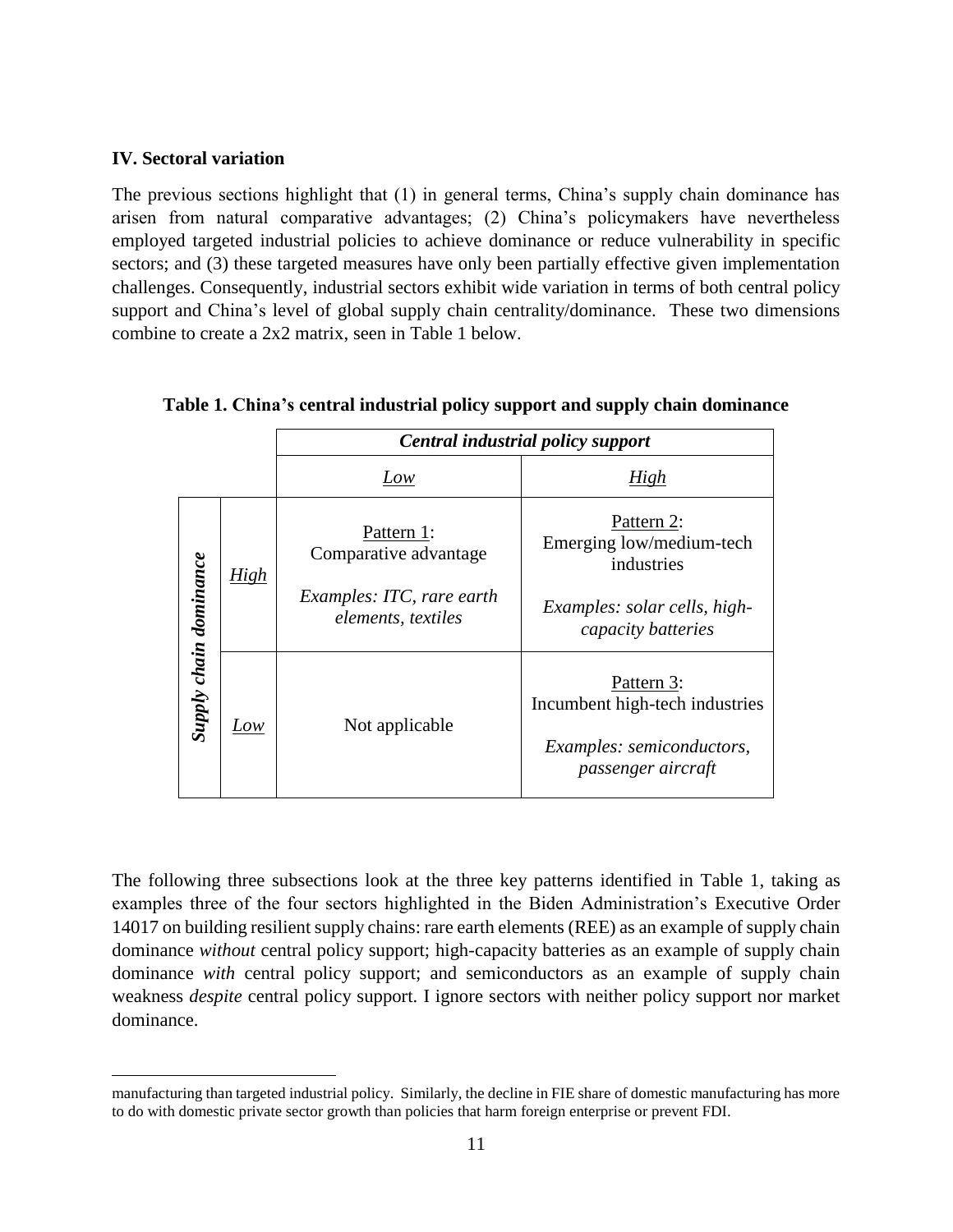#### *Pattern 1. Supply chain dominance without central policy support (example: rare earth elements)*

As highlighted above, China's trade liberalization and broad market liberalization along with natural comparative advantages including a well-educated and low-cost labor force were the most important factors behind China's emergence as the world's largest manufacturer and a central hub in global value chains. Consequently, China has come to dominate many manufacturing sectors without targeted industrial policies.

One perhaps surprising example of a sector that China has come to dominate without effective central support is rare earth elements (REE) mining and production. E.O. 14017 directed the government to focus on REE given their centrality to modern manufacturing and the fact that China controlled 55% of REE mining capacity in 2020 and 85% of refining.<sup>47</sup> Yet although the E.O. 14017 review concludes that China's non-market activities "contributed to the erosion and then elimination of U.S. production in the global market," the cited policies—a 2003 acquisition by a Chinese-invested conglomerate of a loss-making NdFeB magnet producer and VAT rebates for rare earth exports beginning in 1985—had little to do with China's actual dominance.

Instead, China's REE dominance should be seen as a consequence of local incentives for overproduction with limited environmental regulation and relatively high REE reserves;<sup>48</sup> REE dominance emerged *despite* central policy, which has sought to reduce local overcapacity and improve environmental regulation implementation. And while China was building capacity in the 1980s and 1990s, advanced economies were shutting down polluting mines. 49

REE mining and production took off in the 1980s and 1990s based on proliferation of dispersed local mines and illegal production that took advantage of rising profits. These firms and local governments did not internalize environmental costs, with deleterious results.<sup>50</sup> As early as the 1990s, central policy makers attempted to shut down illegal mines and limit environmental damage, but failed to gain control.<sup>51</sup> Failure led to a system of export quotas in 1999, followed by production quotas and new taxes, all attempting to rein in local production, but these central measures had the unintended consequence of incentivizing *more* illegal production, as only illegal producers could avoid taxes and the quota system.<sup>52</sup> Throughout this period, local governments cooperated with illegal REE mines to support local employment and growth.<sup>53</sup> Consequently,

<sup>47</sup> The White House. 2021. *Building Resilient Supply Chains, Revitalizing American Manufacturing, and Fostering Broad-Based Growth.* 100-Day Reviews under Executive Order 14017. Accessed June 2, 2022: [https://www.whitehouse.gov/wp-content/uploads/2021/06/100-day-supply-chain-review-report.pdf.](https://www.whitehouse.gov/wp-content/uploads/2021/06/100-day-supply-chain-review-report.pdf)

<sup>48</sup> According to the U.S. Geological Survey, China's REE reserves are approximately 44 million tons, accounting for 37% of world reserves.

<sup>49</sup> Shen, Y., R. Moomy, and R.G. Eggert. 2020. "China's public policies toward rare earths, 1975–2018." *Mineral Economics* 33: 127–151.

<sup>50</sup> Yang, X.J., A. Lin, X.L. Li, Y. Wu, W. Zhou, and Z. Chen. 2013. "China's ion-adsorption rare earth resources, mining consequences and preservation." *Environmental Development* 8:131–136.

<sup>&</sup>lt;sup>51</sup> Shen, Moomy, and Eggert, "China's public policies toward rare earths"

<sup>52</sup> Ibid.

<sup>53</sup> Packey, D.J., and D. Kingsnorth. 2016. "The impact of unregulated ionic clay rare earth mining in China." *Resources Policy* 48:112–116.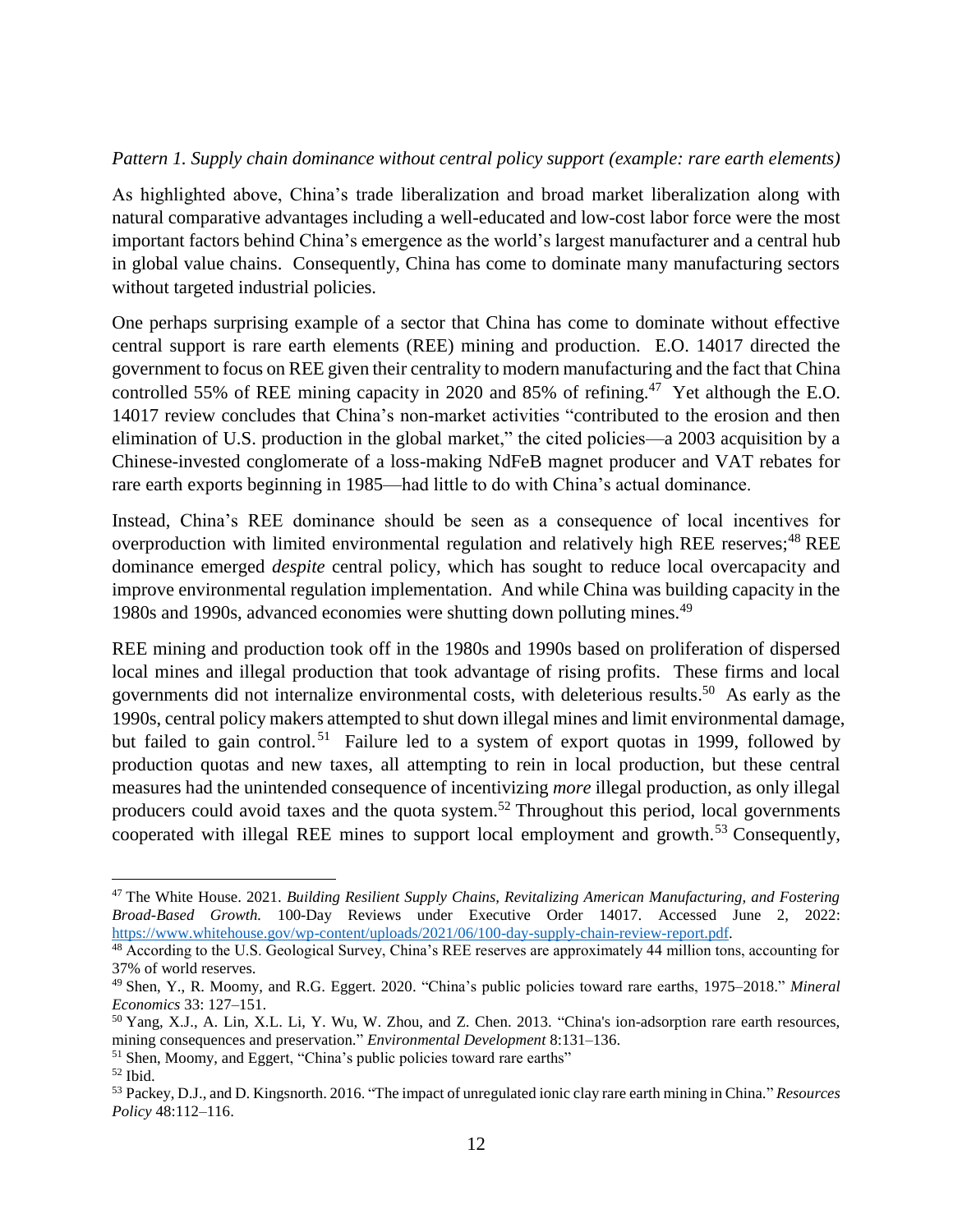illegal REE mining has been rampant, with estimates ranging from 30% of all production during 2005-2012 to 50% after 2017, implying a continued failure of central efforts to halt illegal local production, even in recent years. 54

This is not to say that China has not since attempted to re-assert central control to make REE a more centrally-planned industry and potential coercive foreign policy tool. In 2010, China's use of quotas led to sharp export reductions at a time of political conflict with Japan, and China planning agency suggested China could use REE quotas for leverage in the U.S.-China trade war.<sup>55</sup> In 2016, China consolidated rare earth production into six large SOE groups in an effort to make production quotas more binding,<sup>56</sup> and in late 2021 China announced the creation of a new REE SOE (China Rare Earth Group).<sup>57</sup> But these measures have had limited—and often unintended effects. For instance, when quotas were limited in 2010, domestic REE prices shot up 10-fold, leading to both more imports in the short-term and more incentives for illegal production in the medium-term. <sup>58</sup> And central consolidation and industrial policies over the past decade have coincided with China having *less* control over global REE production: China's share of world REE mine production fell from 98% in 2010 to 58% in 2020 as other countries increased production.<sup>59</sup>

## *Pattern 2. Supply chain dominance with central policy support (example: high-capacity batteries)*

Recent central policy failure in the REE sector does not imply complete impotence of central industrial policy, but suggests that such industrial policy may require certain conditions to succeed. When central goals (e.g., limiting environmental damage and curbing illegal production) contradict local incentives for rapid short-term growth, these central policies are likely to fail. In the case of emerging industries with no dominant incumbent domestic or foreign players, broad demand-side policies and local protectionism have proven to be more aligned with local incentives, making them more effective.

China's industrial policies have sought to identify emerging industries that will become important, with attention to "alternative routes" and "overtaking on a curve" (弯道超车), and China has had particular success in fields with a combination of low/medium technological requirements, surging demand, and extensive labor needs. Solar cell production constituted one early case of successful

<sup>54</sup> See discussion in Shen, Moomy, and Eggert, "China's public policies toward rare earths."

<sup>55</sup> Zheng, S. 2019. "China will not rule out using rare earth exports as leverage in trade war with US." *South China Morning Post.* 29 May. Accessed June 2, 2022: [https://www.scmp.com/news/china/diplomacy/article/3012199/china](https://www.scmp.com/news/china/diplomacy/article/3012199/china-will-not-rule-out-using-rare-earth-exports-leverage)[will-not-rule-out-using-rare-earth-exports-leverage.](https://www.scmp.com/news/china/diplomacy/article/3012199/china-will-not-rule-out-using-rare-earth-exports-leverage)

<sup>56</sup> Consolidation had been proposed since 2002, but local governments resisted handing control of a profitable industry to SOEs outside of their province. See Yang, D. 2015. 中国稀土产业发展与政策研究 *[Research on China*'*s rare earth industry development and policies]*. Beijing: China Social Sciences Publishing House.

<sup>57</sup> Zhai, K. 2021. "China Set to Create New State-Owned Rare-Earths Giant." *The Wall Street Journal*. 3 December. Accessed June 2, 2022: [https://www.wsj.com/articles/china-set-to-create-new-state-owned-rare-earths-giant-](https://www.wsj.com/articles/china-set-to-create-new-state-owned-rare-earths-giant-11638545586)[11638545586.](https://www.wsj.com/articles/china-set-to-create-new-state-owned-rare-earths-giant-11638545586)

<sup>58</sup> Yu, S., and T. Mitchell. 2020. "State interference threatens China's control of rare earth production." *Financial Times*. 28 October. Accessed June 2, 2022: [https://www.ft.com/content/b13a3c4e-e80b-4a5c-aa6f-](https://www.ft.com/content/b13a3c4e-e80b-4a5c-aa6f-0c6cc87df638?segmentId=114a04fe-353d-37db-f705-204c9a0a157b)[0c6cc87df638?segmentId=114a04fe-353d-37db-f705-204c9a0a157b.](https://www.ft.com/content/b13a3c4e-e80b-4a5c-aa6f-0c6cc87df638?segmentId=114a04fe-353d-37db-f705-204c9a0a157b)

<sup>59</sup> USGS. Rare Earths Statistics and Information. Mineral Commodity Summaries, various years.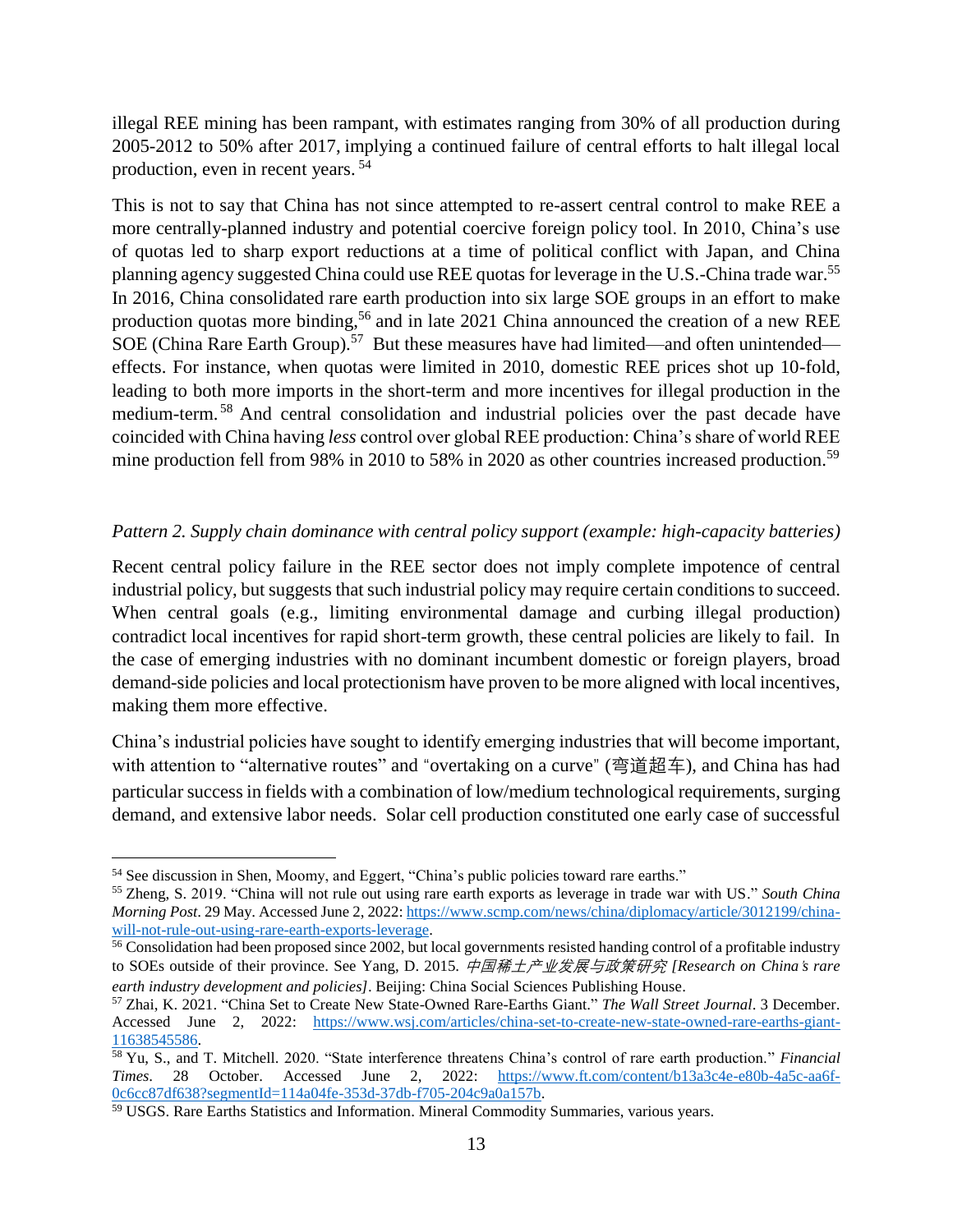policy in China. Today, China produces 80% of global solar cell output, and the U.S. has almost no domestic capacity.<sup>60</sup>

Perhaps the best example of successful policy is high-capacity batteries, predominantly manufactured for use in electric vehicles (EV).<sup>61</sup> China played catch-up for years attempting to generate competitiveness in internal combustion engine (ICE) automobiles, with little success. But China became the largest market for EVs as a consequence of government policy, and as a direct consequence of this policy-generated EV demand, along with protectionism and infrastructure investment, China now commands 75% of advanced cell fabrication capacity for high-capacity batteries globally and is home to two of the top four battery makers in the world (CATL and  $BYD$ ).<sup>62</sup> In terms of protectionism, China's EV subsidy scheme has supported domestic battery producers, and China has required technology transfers for EV companies looking to invest in China. In terms of infrastructure, China pushed forward to develop charging stations throughout the country.<sup>63</sup>

But the most effective policies for creating a domestic battery market were demand-side policies supporting EVs, including consumer subsidies, mandated government purchases, and various forms of local government support for EV purchases, including lower license plate fees and free parking. The subsidy policy itself, with average local and central subsidies of approximately  $$10,000$  per vehicle,<sup>64</sup> were extremely successful at incentivizing EV purchases: after their rollout nationwide in 2013, EV sales growth in 2014 and 2015 was over 300% annually, and China has been the largest market for plug-only and plug-in hybrid EVs since 2015.<sup>65</sup> And as a result of local procurement policies, China now has 421,000 electrically-powered buses, compared to only 300 in the U.S.

Despite China's success creating EV demand that spurred high-capacity battery production, China's industrial policy story should not be seen as an unmitigated success, nor is future success in the sector guaranteed. With relatively weak ICE incumbents, local governments in China were very supportive of EVs and high-capacity batteries. But this support has resulted in considerable waste and cost-ineffective investment and subsidies. Between 2009 and 2017, China's central and local governments spent approximately \$50 billion on consumer subsidies and sales tax

<sup>62</sup> The White House, *Building Resilient Supply Chains*

 $60$  Though even in solar, subsidies did not play as important a role as China's large labor force and local government industrial parks. See: Ball, J., D. Reicher, X.J. Sun, and C. Pollock. 2017. *The New Solar System: China's Evolving Solar Industry and Its Implications for Competitive Solar Power in the United States and the World*. Stanford. Accesed June 2, 2022:: [https://law.stanford.edu/wp-content/uploads/2017/03/2017-03-20-Stanford-China-Report.pdf.](https://law.stanford.edu/wp-content/uploads/2017/03/2017-03-20-Stanford-China-Report.pdf)

<sup>61</sup> EVs account for 80-85% of high-capacity batter use. See White House, *Building Resilient Supply Chains*.

<sup>63</sup> See: State Council. 2018. "提升新能源汽车充电保障能力行动计划 [Action Plan for Enhancing the Guaranteed Charging Capacity for Electric Vehicles]." Notice No. 1698.

<sup>64</sup> Electric buses could receive subsidies of up to \$87,000. See: Mazzocco, I. 2020. "Electrifying: How China Built an EV Industry in a Decade." *MacroPolo*. July 8. Accessed June 2, 2022: [https://macropolo.org/analysis/china](https://macropolo.org/analysis/china-electric-vehicle-ev-industry/)[electric-vehicle-ev-industry/.](https://macropolo.org/analysis/china-electric-vehicle-ev-industry/) 

<sup>&</sup>lt;sup>65</sup> Du, J.Y., and D.H. Ouyang. 2017. "Progress of Chinese Electric Vehicles Industrialization in 2015: A Review." *Applied Energy* 188: 529–46. Teece, D.J. 2019. "China and the Reshaping of the Auto Industry: A Dynamic Capabilities Perspective." *Management and Organization Review* 15(1): 177–199.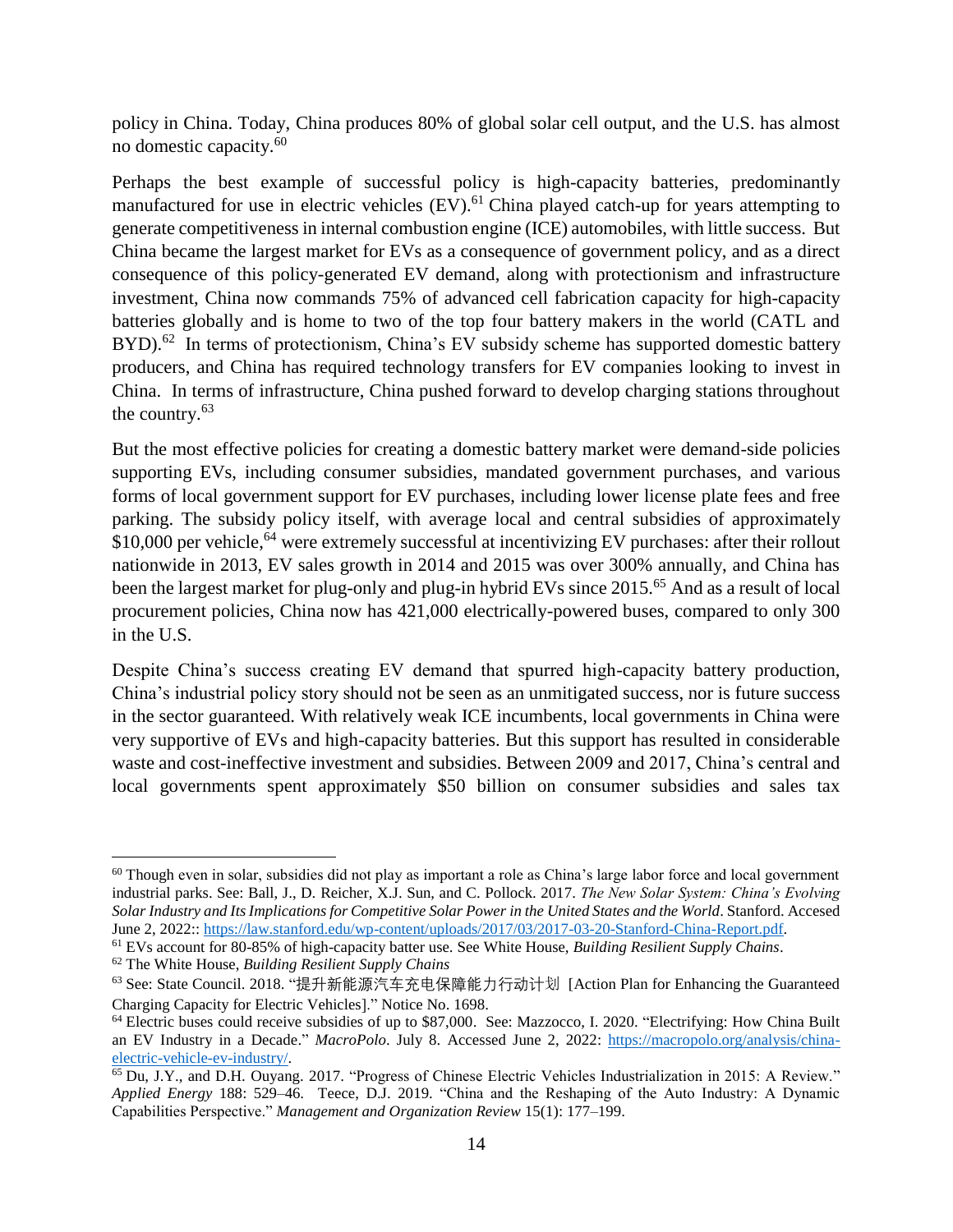exemptions,<sup>66</sup> over one-quarter of total EV sales. With large subsidies, there has unsurprisingly been considerable evidence of corruption and fraud.<sup>67</sup> And access to easy money led the number of registered EV firms to explode to over 400 by 2018, even though only 15% appear to actually manufacture any cars, with many of these cars of low quality.<sup>68</sup> And China's all-out approach based on artificially-manufactured demand has concentrated production in relatively low-tech batteries that may soon be superseded by foreign firms, with Chinese average battery capacity growth lagging behind the global average over the last decade. 69

Finally, despite recent ambitions to remove subsidies and move towards a more market-based approach to incentivizing EV sales and production, announced as early as  $2016$ ,<sup>70</sup> it is unclear if EV demand can survive subsidy removal. Indeed, after sales plummeted following the removal of most subsidies in 2019, the government quickly re-introduced the subsidies.<sup>71</sup> Europe in the past year emerged as the world's largest EV market based on a more market-based regulatory approach, without requiring China's scale of government subsidization, putting the future of China's EV market and high-capacity battery dominance in question.

*Pattern 3: Central industrial policy support without supply chain dominance (example: semiconductors)*

Although China has had industrial policy success in several emerging industries, in many other sectors Chinese industrial policy has been expansive and expensive with underwhelming results. Generally, these sectors appear to have high capital and technological requirements as well as large existing global markets/demand and foreign incumbents. In these sectors, China's ability to pick winners has proved limited, leading to waste as subsidies and investments have been distorted while traveling through the prism of China's hierarchical system. Demand-side subsidies, so important in the case of emerging industries, have been ineffective given preexisting high levels of global demand.

Semiconductors may be the prime example in which policy has not produced hoped-for results. High-end chips have been consistently targeted by China's central policy makers for financial support. In the late 1990s and early 2000s, China utilized bureaucratic processes to attempt to

<sup>66</sup> Kennedy, S. 2018. *China's Risky Drive into New-Energy Vehicles*. Washington, DC: Center for Strategic and International Studies.

<sup>67</sup> Ai, L.M., and C. Feng. 2017. "China Pulls Plug on Electric Vehicle Fraud." *Caixin Global*. 6 February. Accessed June 2, 2022: [https://www.caixinglobal.com/2017-02-06/china-pulls-plug-on-electric-vehicle-fraud-101050629.html.](https://www.caixinglobal.com/2017-02-06/china-pulls-plug-on-electric-vehicle-fraud-101050629.html) <sup>68</sup> Mazzocco, "Electrifying."

<sup>&</sup>lt;sup>69</sup> ICCT. 2021. "Race to Electrify Light-Duty Vehicles in China, the United States and Europe: A Comparison of Key EV Market Development Indicators," The International Council on Clean Transportation. February 4. Accessed June 2, 2022: [https://theicct.org/wp-content/uploads/2021/06/china-green-future-ev-fs-feb2021-01.pdf.](https://theicct.org/wp-content/uploads/2021/06/china-green-future-ev-fs-feb2021-01.pdf)

<sup>70</sup> See discussion in Mazzocco, "Electrifying."

<sup>71</sup> See: Ministry of Finance. 2020. 关于《财政部 工业和信息化部 科技部 发展改革委关于调整完善新能源汽车 补贴政策的通知(财建〔2020〕86 号)》的解读. Accessed June 2, 2022: [http://www.gov.cn/zhengce/2020-](http://www.gov.cn/zhengce/2020-04/23/content_5505506.htm) [04/23/content\\_5505506.htm.](http://www.gov.cn/zhengce/2020-04/23/content_5505506.htm)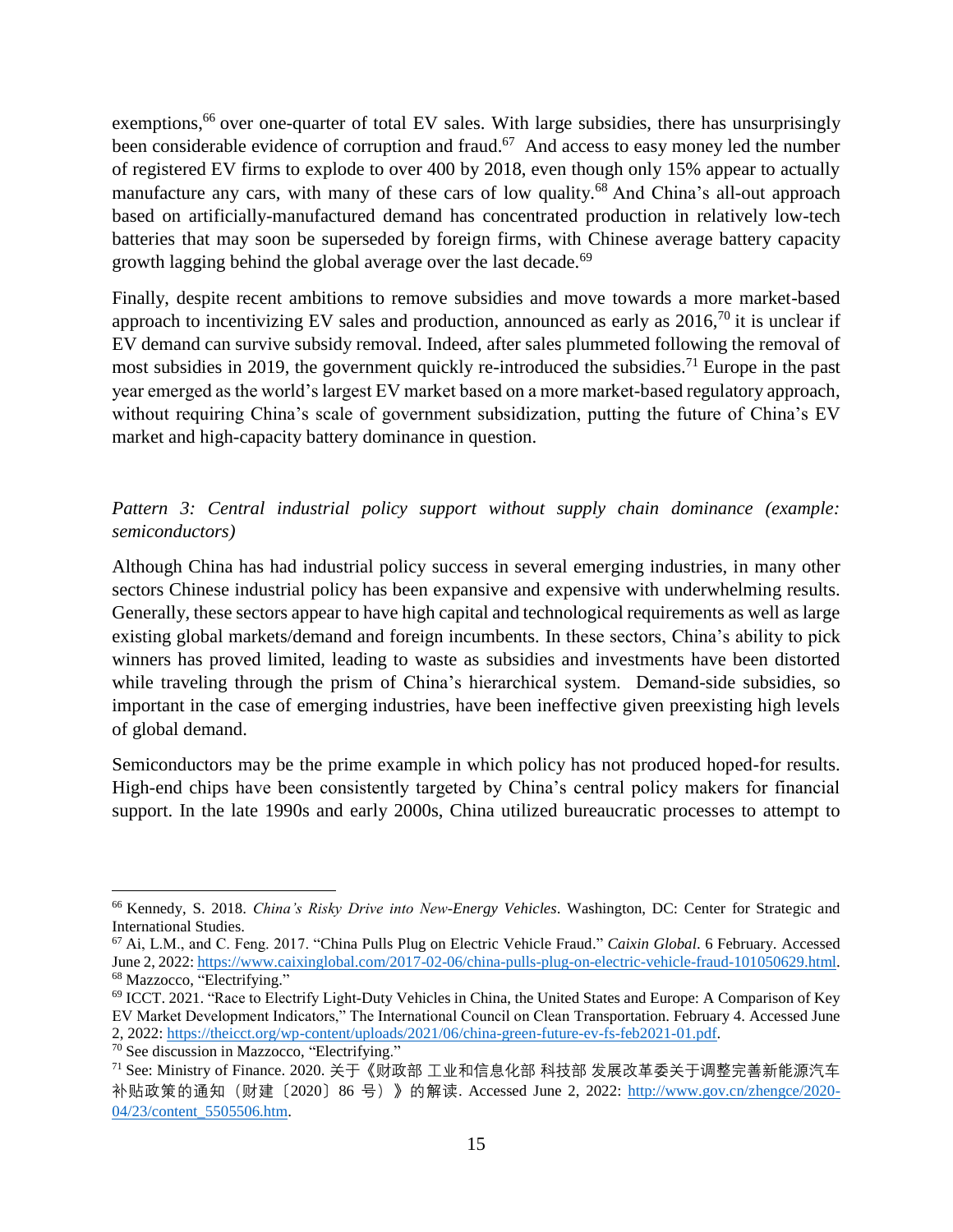create large semiconductor firms, with little to show.<sup>72</sup> In the mid-2000s, central planners attempted to use more sophisticated industrial policy support to encourage both state and private sector chip development through new incentives.<sup>73</sup> But the Hanxin 1 scandal and SMIC's intellectual property theft case demonstrated how far behind China remained, leading to massive amounts of new funding beginning with the  $12<sup>th</sup>$  Five Year Plan.<sup>74</sup> The National IC Industry Development Fund created in 2014, with a second phase in 2018, led to approximately 500 billion RMB in funding, mostly for fabrication.<sup>75</sup> And local governments have provided more than 300 billion RMB in guidance funds.<sup>76</sup> Yet China's semiconductor sector continues to lag, with most high-end design still controlled by foreign firms and most Chinese companies only supplying midto-low-end design and fabrication.<sup>77</sup> The Trump Administration's decision to put ZTE on the entity list in April 2018 was China's "Sputnik moment," indicating how far behind China remained and how dependent its economy remained on foreign technology and production.<sup>78</sup>

China's failure to break through in semiconductors is a result of failed industrial policy: assessing firm quality and picking winners is difficult given information asymmetries in highly technical fields, and local governments may be especially vulnerable to incentives to get money out the door fast. Most semiconductor policy funding was intended to target top firms in each category of production,<sup>79</sup> but included very little investment in long-term R&D. Guidance funds sought to follow market rules for equity investments, but the incentives facing bureaucrats and officials in charge of allocation remain short-term, leading to investments in lagging (known) technologies.<sup>80</sup>

Targeting firms with local governments controlling the levers can lead to massive failures. Local governments have provided at least 300 billion RMB to support local semiconductor industries, but in just the past three years at least 10 different multibillion RMB chip projects failed, prompting

<sup>&</sup>lt;sup>72</sup> Jiang Zemin argued that China needed to "develop China's semiconductor industry at all costs" after vising a Samsung factory in Korea, leading to Project 908 and Project 909. See: He, A. 2021. "China's Techno-Industrial Development: A Case Study of the Semiconductor Industry." CIGI Papers No. 252. Accessed June 2, 2022:: [https://www.cigionline.org/sites/default/files/documents/no.252%20web.pdf.](https://www.cigionline.org/sites/default/files/documents/no.252%20web.pdf)

 $73$  Ibid.

<sup>74</sup> For the Hanxin 1 scandal, see: Lemon, S. 2006. "An elaborate chip fraud unravels in China." *Computerworld*. 15 May. Accessed June 2, 2022: [https://www.computerworld.com/article/2549655/an-elaborate-chip-fraud-unravels-in](https://www.computerworld.com/article/2549655/an-elaborate-chip-fraud-unravels-in-china.html)[china.html.](https://www.computerworld.com/article/2549655/an-elaborate-chip-fraud-unravels-in-china.html) For the SMIC lawsuit, see: Keating, G. 2009. "California jury finds SMIC stole trade secrets." *Reuters*. 3 May. Accessed June 2, 2022: [https://www.reuters.com/article/us-smic-lawsuit/california-jury-finds-smic-stole-trade](https://www.reuters.com/article/us-smic-lawsuit/california-jury-finds-smic-stole-trade-secrets-idUSTRE5A26CA20091103)[secrets-idUSTRE5A26CA20091103.](https://www.reuters.com/article/us-smic-lawsuit/california-jury-finds-smic-stole-trade-secrets-idUSTRE5A26CA20091103)

<sup>75</sup> Xinhua. 2014. "国家集成电路产业投资基金正式成立 [National IC Industry Investment Fund formally established]. *Xinhua*. October 14. Accessed June 2, 2022: [www.gov.cn/xinwen/2014-10/14/content\\_2764849.htm;](http://www.gov.cn/xinwen/2014-10/14/content_2764849.htm) Li, N., and S.S. Lai. 2019. "国家大基金二期落地 两千亿投向何方 [The second phase of the National IC Fund has arrived; where will the 200 billion RMB fund invest]." *Yicai.* October 28. Accessed June 2, 2022: [www.yicai.com/news/100380063.html.](http://www.yicai.com/news/100380063.html) 

<sup>76</sup> Zhang, J. 2021. "China's semiconductors: How Wuhan's challenger to Chinese chip champion SMIC turned from dream to nightmare." *South China Morning Post*. 20 March. Accessed June 2, 2022: [https://www.scmp.com/tech/tech](https://www.scmp.com/tech/tech-trends/article/3126124/chinas-semiconductors-how-wuhans-challenger-chinese-chip-champion)[trends/article/3126124/chinas-semiconductors-how-wuhans-challenger-chinese-chip-champion.](https://www.scmp.com/tech/tech-trends/article/3126124/chinas-semiconductors-how-wuhans-challenger-chinese-chip-champion) 

<sup>77</sup> He, "China's Techno-Industrial Development."

 $78$  Ibid.

<sup>79</sup> Ibid.

<sup>80</sup> Ibid.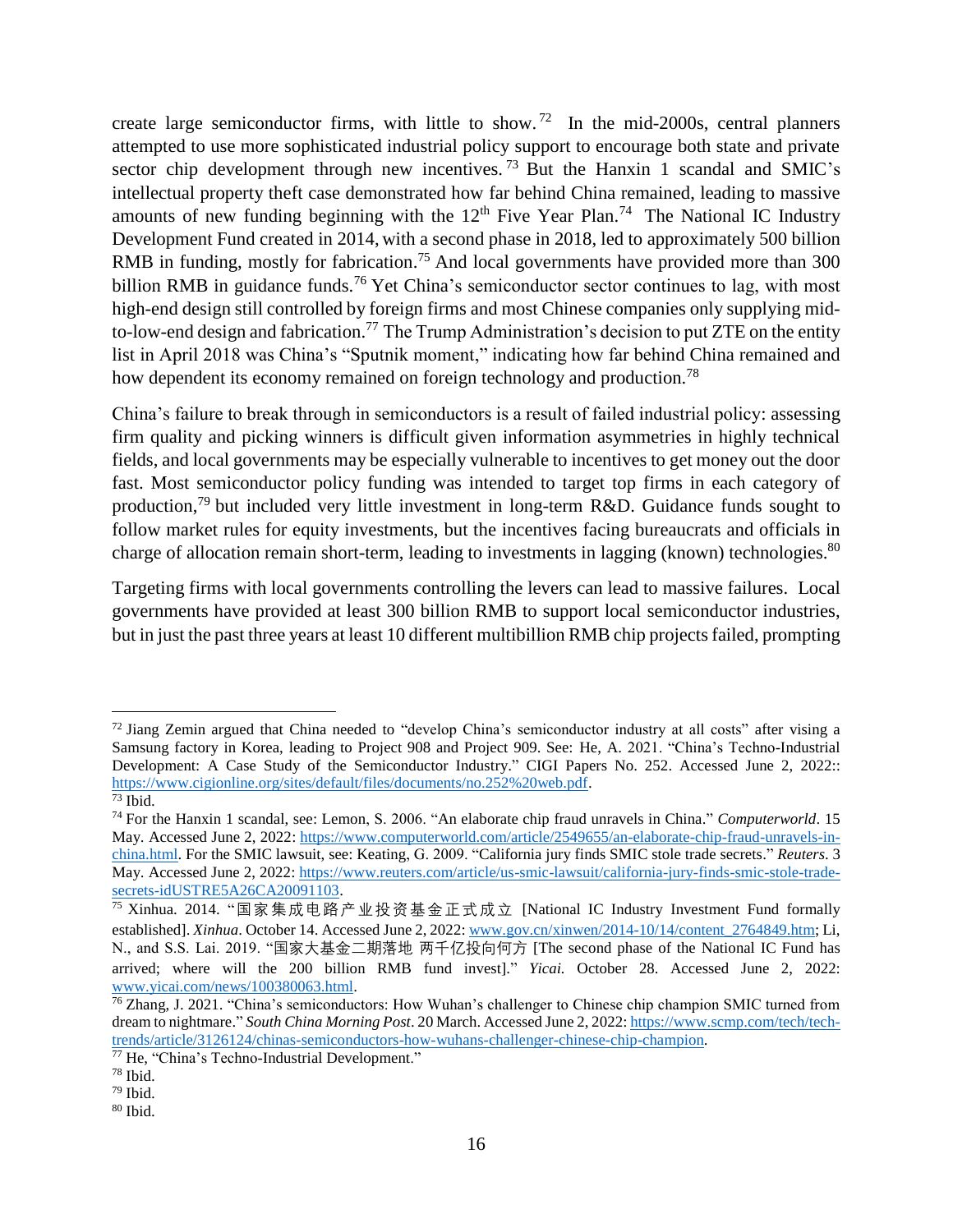China's central planners to promise to clean up the "chaotic" industry.<sup>81</sup> The HSMC scandal was perhaps the most high-profile, after an entrepreneur with only an elementary school education convinced the Dongxihu district government to put up 200 million RMB and the Wuhan city government to commit over 15 billion RMB to build a semiconductor production company that never got off the ground.<sup>82</sup> Other examples of local governments ploughing money into failed semiconductor projects include Nanjing Dekema and Shaanxi Kuntong Semiconductor Technology.<sup>83</sup> The underlying problem is clear to industry insiders. As one analyst in Shanghai notes: "Some local governments that are eager to launch hi-tech projects lack relevant experience and clear understanding of project risks. They simply use generous subsidies and large amounts of capital to attract projects."<sup>84</sup>

#### **V. Conclusions and policy recommendations**

This testimony has argued that China's supply chain dominance has arisen largely from natural comparative advantages. China's central policymakers increasingly employ targeted industrial policies to achieve dominance or reduce vulnerability in specific sectors, but these policies have only been partially effective given distorted implementation by local governments.

The broadest recommendation for U.S. policymakers that arises from these conclusions: *do not overestimate the threat that China's GVC dominance poses*. There may be very good reasons to engage in domestic industrial policy, impose taxes on outsourcing, or directly pay firms to "reshore" and bring manufacturing production back to the United States. These good reasons could include concerns about American job creation and climate change. But the threat from China should not be a key motivation. There are four broad reasons why U.S. industrial policy with the explicit goal of reducing reliance on China may be misguided, in increasing order of importance:

First, China's entry into GVCs has been and continues to benefit the US. China's entry into GVCs has led to considerable welfare gains from price decreases, despite documented job losses from import competition. <sup>85</sup> Additionally, China's subsidization can serve as a global public good: the cost of solar energy fell by over 80% over the past decade, becoming cheaper than either coal or natural gas in 2018, as has the cost per kilowatt-hour of lithium-ion batteries, enabling growth of the EV market. Neither of these price reductions would have been possible without China's nonmarket interventions.

<sup>&</sup>lt;sup>81</sup> Lee, A. 2020. "China to curb 'chaos' in semiconductor industry and hold bosses accountable for risky, loss-making projects." *South China Morning Post*. 20 October. Accessed June 2, 2022: [https://www.scmp.com/economy/china](https://www.scmp.com/economy/china-economy/article/3106307/china-curb-chaos-semiconductor-industry-and-hold-bosses?module=inline&pgtype=article)[economy/article/3106307/china-curb-chaos-semiconductor-industry-and-hold](https://www.scmp.com/economy/china-economy/article/3106307/china-curb-chaos-semiconductor-industry-and-hold-bosses?module=inline&pgtype=article)[bosses?module=inline&pgtype=article.](https://www.scmp.com/economy/china-economy/article/3106307/china-curb-chaos-semiconductor-industry-and-hold-bosses?module=inline&pgtype=article)

<sup>82</sup> Zhang. "China's semiconductors."

<sup>83</sup> Cortese, A.J. 2021. "Semiconductor squander: China's chip drive leaves unqualified projects languishing." *KrAsia Insights*. 11 June. Accessed June 2, 2022: [https://kr-asia.com/semiconductor-squander-chinas-chip-drive-leaves](https://kr-asia.com/semiconductor-squander-chinas-chip-drive-leaves-unqualified-projects-languishing)[unqualified-projects-languishing.](https://kr-asia.com/semiconductor-squander-chinas-chip-drive-leaves-unqualified-projects-languishing) 

<sup>&</sup>lt;sup>84</sup> Zhang, "China's semiconductors."

<sup>85</sup> China's WTO entry reduced the U.S. manufacturing price index by 7.6 percent between 2000 and 2006. See: Amiti, M., M. Dai, R.C. Feenstra, and J. Romalis. 2017. "How Did China's WTO Entry Affect U.S. Prices?" Federal Reserve Bank of New York Staff Report No. 817.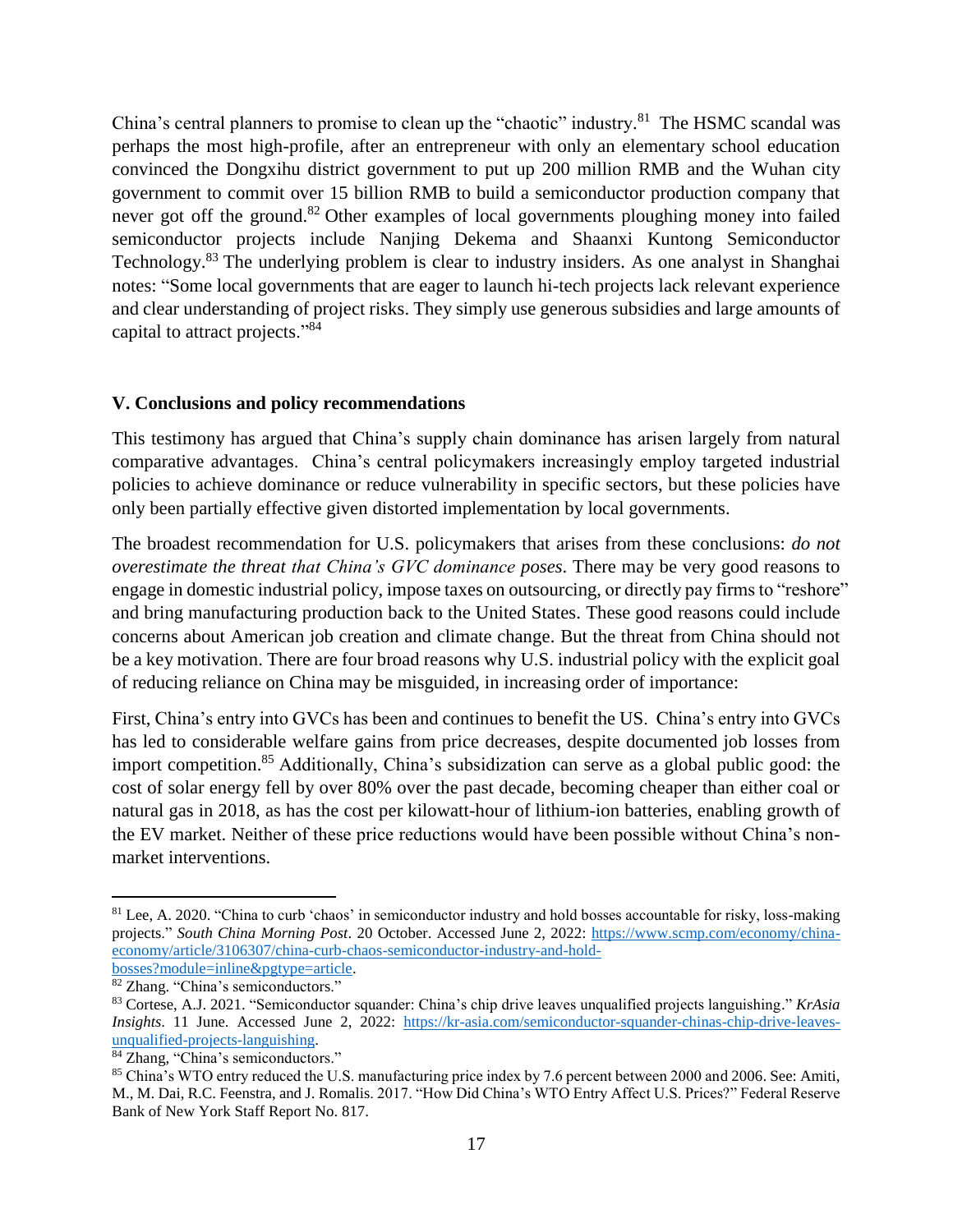Second, any effective measures to convince companies to leave China would be very expensive and could lead to harmful retaliation given the importance of the Chinese market to American industry. Policies intended to dis-incentivize outsourcing to China are difficult, long-term, and costly, as indicated by the limited effectiveness of the trade war tariffs. Part of this is because GVCs break down effectiveness of bilateral measures as well as links between relative prices and trade performance. More importantly, the largest U.S. supply chain vulnerability vis-à-vis China is getting cut off from exporting to and selling in China. This is clear in Biden supply chain report in references to semiconductors: "Heavy reliance on sales to China provides the Chinese Government with economic leverage and the potential to retaliate against the United States." <sup>86</sup>

Third, China's economy is more vulnerable to U.S. economic coercion than vice versa, making China's aggressive use of coercive supply chain disruptions aimed at the U.S. unlikely. Most of China's economic coercion—which China has become increasingly quick to use for political purposes—is limited in scope and impact. China's use of coercive economic tools is special for several reasons, including willingness to use trade as a short-term coercive measure;<sup>87</sup> the role of SOEs, which serve as a the channel for trade shocks following "political incidents" with China's trade partners;<sup>88</sup> the role of state media and propaganda to drive consumer boycotts;<sup>89</sup> and, most importantly, China's overall asymmetric trade importance to large set of countries.<sup>90</sup> But China's use of trade as a political tool is generally ineffective, and China has been loath to implement these tactics when they can harm China itself. In the case of the U.S.-China bilateral economic relationship, China remains considerably more asymmetrically dependent on the U.S. than vice versa, as indicated by China's financial vulnerabilities (i.e., potential for exclusion from Swift) and dependence on U.S. technology, as seen in the recent ZTE and Huawei cases.

Fourth, and most importantly, many companies are *already* leaving China as China's comparative advantage shifts and supply chain risks emerge; policy support would be a waste of taxpayer money. There are many reasons that China's comparative advantage is eroding and shifting, most importantly rising costs given a shrinking labor force as well as greater environmental and labor taxation. Additionally, the environment for foreign firms has deteriorated in Xi's state-led economy. According to AmCham China, approximately one in five U.S. firms based in China have already moved or are considering moving capacity outside of China; tariffs played a role, but

<sup>86</sup> See White House, *Building Resilient Supply Chains*. U.S. semiconductor chip makers rely heavily on China for sales given that China is the largest market for semiconductors: Qualcomm generates two-thirds of its revenue in China and Micron generates 57% of its revenue in China.

<sup>87</sup> For example, countries that officially receive Dalai Lama visits experience reduced exports to China as a result. Fuchs, A., and N.-H. Klann. 2013. "Paying a visit: The Dalai Lama effect on international trade." *Journal of International Economics* 91(1): 164-177.

<sup>88</sup> Davis, C.L., A. Fuchs, and K. Johnson. 2019. "State Control and the Effects of Foreign Relations on Bilateral Trade." *Journal of Conflict Resolution* 63(2): 405-438.

<sup>89</sup> Vekasi, K., and J. Nam. 2019. "Boycotting Japan: Explaining Divergence in Chinese and South Korean Economic Backlash." *Journal of Asian Security and International Affairs* 6(3): 299-326.

<sup>&</sup>lt;sup>90</sup> This asymmetric dependence can lead to political alignment. For instance, developing countries become more aligned with Chinese voting patterns at the UN as they become more dependent on trade with China. Flores-Macias, G.A., and S.E. Kreps. 2013. "The Foreign Policy Consequences of Trade: China's Commercial Relations with Africa and Latin America, 1992–2006." *The Journal of Politics* 75(2): 357-371.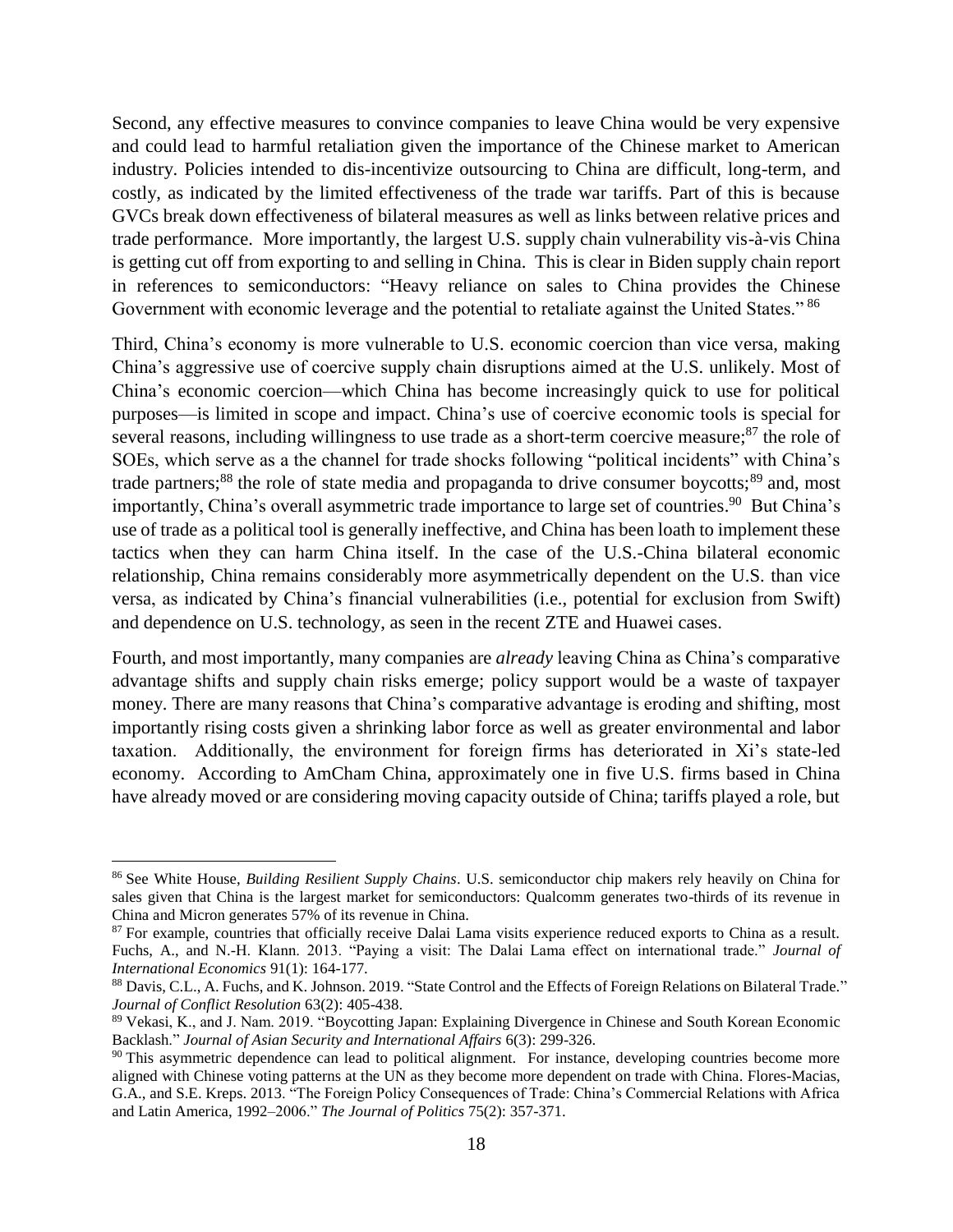not as big a role as rising labor costs and slowing Chinese growth.<sup>91</sup> Shifts out of China have been especially apparent in labor intensive industries. Most recently, city-wide lockdowns in China as part of a "zero-Covid" policy and supply chain disruptions stemming from Russia's invasion of Ukraine (both countries far less integrated in the global economy than China), have made firms further consider duplicating or relocating their China-based supply chains. As early as May 2020, as a result of the pandemic, a McKinsey survey of global supply chain and business leaders found that 93% already planned to increase supply chain resilience, and 44% planned to do so at cost of short-term savings.<sup>92</sup>

Although policymakers should not overestimate the supply chain threat from China, America remains vulnerable as a consequence of dependence on concentrated Chinese production. An optimal response should: (1) address key vulnerabilities at a minimal cost in the short term; (2) incentivize Chinese adherence to international trade norms in the medium-term; and (3) ensure U.S. innovative advantages in the long-term. The following three policy recommendations address these three areas in turn:

*1. Identify vulnerable sectors and generate targeted policy responses.* Key policy and business communities should develop lists of key inputs that have no domestic sourcing, as DOD has already done.<sup>93</sup> There is no reason to focus solely on China: any single sourced product is a potential risk. Where the U.S. depends on a single source for *critical* inputs, efforts should be made to spur domestic production. As a good example of a cost-effective strategy: given that only half of vital pharmaceutical products have any U.S. production, \$60 million has been allocated from the Defense Production Act to onshore 50-100 critical drugs on the FDA's essential medicines list. As an alternative to generating domestic production, policymakers could also consider increasing stockpiles and designing emergency diversion plans.

*2. Use trade pressure and trade carrots to shape Chinese policy: WTO reform and regional PTAs*. In the medium term, the U.S. and the world would benefit from China's greater adherence to international trade norms. The 2018 U.S.-China trade war undermined the stated U.S. commitment to fair trade while also demonstrating that unilateral approaches to changing China's trade behavior are doomed to fail. Nevertheless, China has responded positively to regional and global trade carrots in the past given the importance of trade to the Chinese economy. The lack of a functioning dispute resolution body at the WTO does not make the U.S. stronger, and the U.S. should continue to work with like-minded countries to pursue WTO reform. Additionally, the U.S. should consider joining regional trade agreements, including the CPTPP. The recently mooted Indo-Pacific Economic Framework lacks public details, but does not appear to open the U.S. to greater imports, making it relatively ineffective and unattractive to potential trade partners.

<sup>91</sup> American Chamber of Commerce in China*. Business Climate Survey 2020*. Summary accessed June 2, 2022: [https://www.amchamchina.org/press/2020-business-climate-survey-released/.](https://www.amchamchina.org/press/2020-business-climate-survey-released/)

<sup>92</sup> McKinsey Global Institute. 2020. *Risk, resilience, and rebalancing in global value chains.* August.

<sup>93</sup> Department of Defense. 2018. *Assessing and Strengthening the Manufacturing and Defense Industrial Base and Supply Chain Resiliency of the United States*. Report to President Donald J. Trump by the Interagency Task Force in Fulfillment of Executive Order 13806.